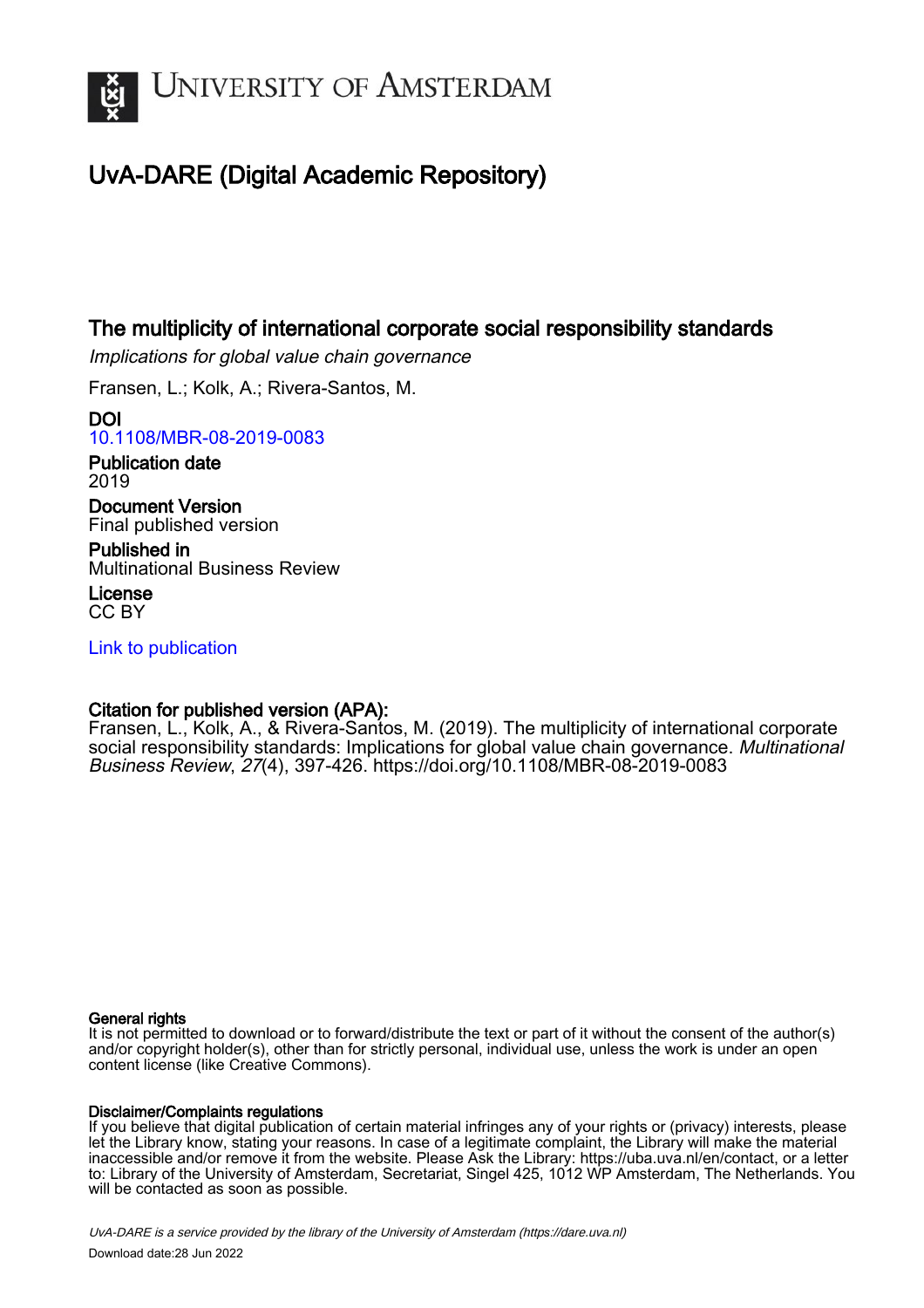# The multiplicity of international corporate social responsibility standards

# Implications for global value chain governance

Luc Fransen University of Amsterdam, Amsterdam, The Netherlands

Ans Kolk University of Amsterdam Business School, Amsterdam, The Netherlands, and

> Miguel Rivera-Santos Babson College, Wellesley, Massachusetts, USA

## Abstract

**Purpose** – This paper aims to examine the multiplicity of corporate social responsibility (CSR) standards, explaining its nature, dynamics and implications for multinational enterprises (MNEs) and international business (IB), especially in the context of CSR and global value chain (GVC) governance.

Design/methodology/approach – This paper leverages insights from the literature in political science, policy, regulation, governance and IB; from the own earlier work; and from an inventory of CSR standards across a range of sectors and products.

Findings – This analysis' more nuanced approach to CSR standard multiplicity helps distinguish the different categories of standards; uncovers the existence of different types of standard multiplicity; and highlights complex trends in their evolution over time, discussing implications for the various firms targeted by, or involved in, these initiatives, and for CSR and GVC governance research.

Research limitations/implications – This paper opens many avenues for future research on CSR multiplicity and its consequences; on lead firms governing GVCs from an IB perspective; and on institutional and market complexity.

Practical implications – By providing overviews and classifications, this paper helps clarify CSR standards as "new regulators" and "instruments" for actors in business, society and government.

**Originality/value** – This paper contributes by filling gaps in different existing literatures concerning standard multiplicity. It also specifically adds a new perspective to the IB literature, which thus far has not fully incorporated the complexity and dynamics of CSR standard multiplicity in examining GVCs and MNE strategy and policy.

Keywords Corporate social responsibility, Governance, International business, Global value chains, Multinational enterprises, IB

Paper type Research paper

Multinational Business Review Vol. 27 No. 4, 2019 pp. 397-426 Emerald Publishing Limited 1525-383X

DOI [10.1108/MBR-08-2019-0083](http://dx.doi.org/10.1108/MBR-08-2019-0083)

© Luc Fransen, Ans Kolk and Miguel Rivera-Santos. Published by Emerald Publishing Limited. This article is published under the Creative Commons Attribution (CC BY 4.0) licence. Anyone may reproduce, distribute, translate and create derivative works of this article (for both commercial and non-commercial purposes), subject to full attribution to the original publication and authors. The full terms of this licence may be seen at http://creativecommons.org/licences/by/4.0/legalcode

All three authors contributed equally to this manuscript and are listed alphabetically.

Global value chain governance

397

Received 3 August 2019 Revised 9 August 2019 Accepted 16 August 2019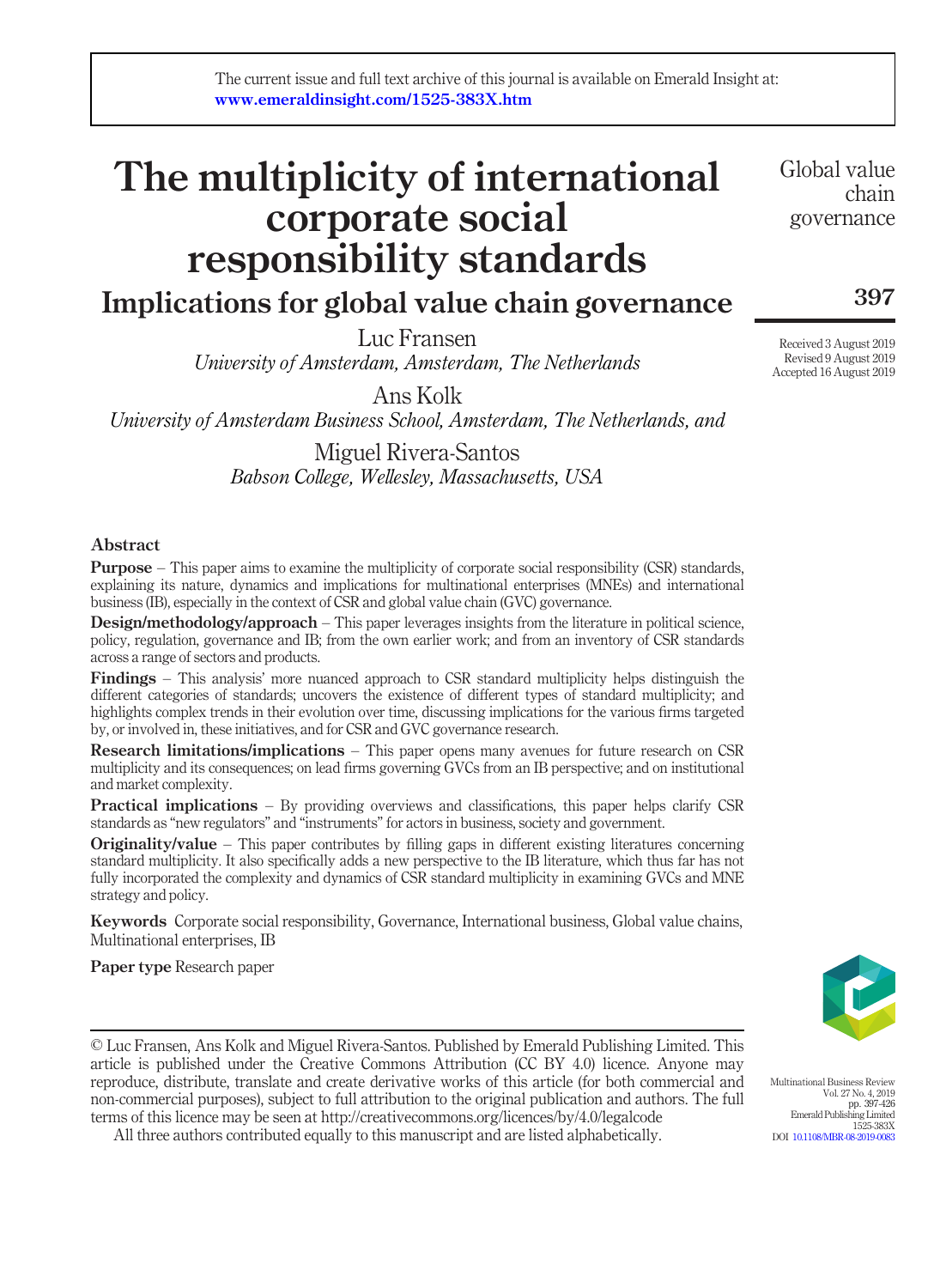#### 1. Introduction **MBR**

27,4

398

In the past decades, large numbers of different corporate social responsibility (CSR) standards have emerged, usually targeting, but also frequently including Multinational Enterprises (MNEs) that operate in global value chains (GVCs). While there is a substantive body of knowledge on global governance in CSR, particularly outside the business and management fields, the dynamics of the "multiplicity" of standards and the implications for MNEs are thus far understudied. Particularly because of the fact that CSR standards have been characterized as "new regulators" in global CSR [\(MSI Integrity, 2017\)](#page-23-0), it is crucial to obtain a much better understanding of this multiplicity, which presents a challenge both for effective governance through CSR standard-setting and for MNEs and their GVCs. This paper provides new insights into CSR standard and GVC governance, and contributes to a more systematic understanding of the multiplicity of standards and standard-setters, and their interrelationships. It also specifically adds a new perspective to the IB literature, which thus far has not really incorporated the complexity and dynamics of CSR standard multiplicity in examining GVCs and MNE strategy and policy. Finally, the overviews and classifications may be helpful for clarifying CSR standards as "new regulators" and "instruments" to actors in business, society and government, in addition to researchers.

This paper is structured as follows. The next section gives a brief overview of existing insights on CSR standard and GVC governance from the political science, policy, regulation, governance and IB literatures, as well as the gaps in these bodies of knowledge. Section 3 subsequently explicates the varieties of CSR standards that are highly relevant for the study of MNEs. Seven different types of CSR standards and their characteristics, considering actors, geographic scope and degree of formalization are distinguished and summarized in a Table. Section 4 discusses the interactions between these CSR standards, and unravels standard multiplicity. It examines different types of standard multiplicity, gives illustrative examples for a range of sectors and products in which MNEs operate and explores the consequences for CSR standard governance and for lead firms and producers (summarized in a second Table). The final section starts by asking "quo vadis?", discussing an emerging (counter-)trend towards de-standardization of CSR practices that results from the conflicting pressures associated with standard multiplicity. Furthermore, building on the contributions of this paper, it identifies areas for further investigation, emphasizing how to extend current insights on international CSR and GVC governance.

## 2. Currents insights on corporate social responsibility standard and global value chain governance

With the emergence of CSR, often labeled "private governance" [\(Bartley, 2007;](#page-20-0) [Brammer](#page-20-1) et al.[, 2012;](#page-20-1) [Rathert, 2016\)](#page-24-0), in IB (for a historical overview, see [Kolk, 2016\)](#page-22-0), scholars have devoted more attention to the rules that delineate firms' behaviors via so-called ethical codes or CSR standards ([Langlois and Schlegelmilch, 1990](#page-23-1); Kolk et al.[, 1999\)](#page-22-1). CSR standards can be defined as the substantive rules that determine what is considered responsible behavior by business with regard to one or more social, environmental and ethical concerns, including human rights [\(Fransen and Kolk, 2007,](#page-21-0) p. 668). They can apply to different elements relating to firms' GVCs, such as the promotion of fair and safe working conditions, the social and environmental implications of operations, and/or the establishment of equitable transactions promoting economic development. As such, they codify appropriate behavior for larger cohorts of firms [\(Child and Rodrigues, 2011\)](#page-20-2). The multiplicity of initiatives involving a variety of local, national, regional and international actors has, however, led to contestation between different actors seeking to pursue their own interests ([Bair and Palpacuer, 2015;](#page-20-3) [Levy and Kaplan, 2008](#page-23-2)). For example, governments sometimes try to reestablish national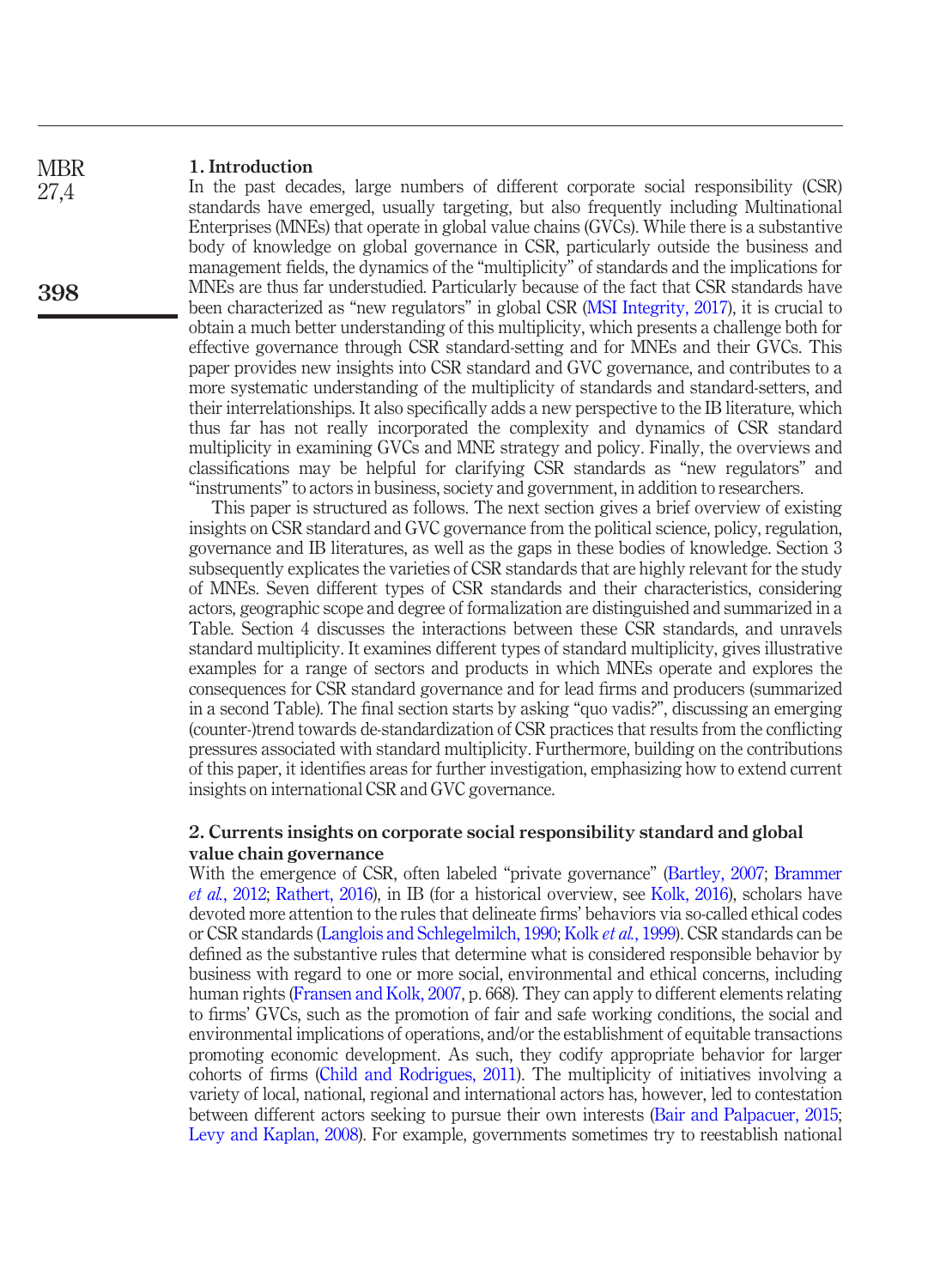governance bodies where nongovernmental CSR standards used to prevail ([Hospes, 2014\)](#page-22-2). Similarly, MNEs operating in different parts of the GVC, such as upstream vs downstream, may compete for the dominance of their particular standard, potentially even presenting their respective standards as rivals [\(Dentoni](#page-20-4) *et al.*, 2018; [Fransen, 2011](#page-21-1)).

In spite of a thriving literature on global governance in CSR, especially published in disciplines other than business and management, scholars are only beginning to understand the dynamics of this multiplicity, including how standards differ in types and participants, as well as across sectors and product categories. Exploring this multiplicity in more detail is essential, as it can not only provide important insights into CSR governance itself but also has important implications for firms, especially in GVCs. Existing studies highlight most often detrimental [\(Fransen, 2011\)](#page-21-1), but also sometimes beneficial [\(Overdevest, 2010\)](#page-23-3), consequences of CSR standard multiplicity for CSR governance, but these studies work under an overall implicit assumption that multiplicity has a similar set of (mostly undesirable) effects across sectors [\(Biermann](#page-20-5) *et al.*, 2009). In parallel, studies focusing on case studies find standard overlap, standard incongruence, standard competition and races to both the bottom and the top as consequences of standard proliferation, but they leave open whether such effects are always associated with standard multiplicity or whether they may vary across sectors ([Auld, 2014;](#page-20-6) [Cashore](#page-20-7) *et al.*, 2004; [Fransen, 2011](#page-21-1); [Reinecke](#page-24-1) *et al.*, [2012\)](#page-24-1). Finally, we are just starting to understand the different drivers that explain the interaction across standards, which has important consequences for the nature of standard multiplicity, as researchers emphasize the role of competition among standard-setting bodies [\(Fransen, 2012](#page-21-2)), rivalry among standards controlled by developed-country versus developing-country actors ([Schouten and Bitzer, 2015](#page-24-2)), and an increasingly complex interplay between governmental and nongovernmental standard-setting efforts [\(Abbott](#page-20-8) et al.[, 2016\)](#page-20-8). This paper seeks to fill these gaps in our knowledge from the perspective of CSR standard governance and its societal effects.

In addition, we note that much of the already existing body of knowledge around CSR standards and governance has not been fully incorporated into the IB literature thus far. Although there are studies on many aspects of international CSR ([Pisani](#page-23-4) *et al.*, 2017) and several more generic articles on standards by IB scholars [\(Christmann and Taylor, 2002](#page-20-9); [Doh and Guay, 2004;](#page-21-3) [Kline, 2000](#page-22-3); [Kolk and Van Tulder, 2005](#page-22-4); Kolk et al.[, 1999\)](#page-22-1), empirical research in the key journals in the field has concentrated on only a few specific standards. Publications have often included ISO 14001 ([Husted](#page-22-5) *et al.*, 2016), a voluntary standard which "provides organizations with a framework to protect the environment", offering the option to self-determine or self-declare conformity, in addition to having it externally assessed or certified [\(ISO, 2015\)](#page-22-6). Other work has, for example, analyzed self-promulgated corporate policy adoption of a child labor ban or of competitive employee benefits as a type of CSR focused on standards [\(Rathert, 2016](#page-24-0)). Older studies in IB journals focused on corporate CSR standards, such as codes of ethics or conduct ([Kolk and Van Tulder, 2004](#page-22-7); [Langlois and](#page-23-1) [Schlegelmilch, 1990](#page-23-1); [Van Tulder and Kolk, 2001](#page-24-3)). Overall, however, only a fraction of what is known on international CSR standards and governance has been able to find its way in the IB literature on this topic. This relatively limited integration applies even more to recent IB work on global value chains: existing insights from political science, policy, regulation, governance and IB literatures on CSR standards have not really filtered through in IB GVC articles, even though some recent papers have started exploring standards and supplier schemes [\(Strange and Humphrey, 2018](#page-24-4)), common behavioral norms, CSR capabilities and engagement of nongovernmental organizations ([Kano, 2018\)](#page-22-8). Our paper thus also aims to contribute to the current scholarly debates on MNEs and GVCs by presenting a novel perspective on CSR standards.

Global value chain governance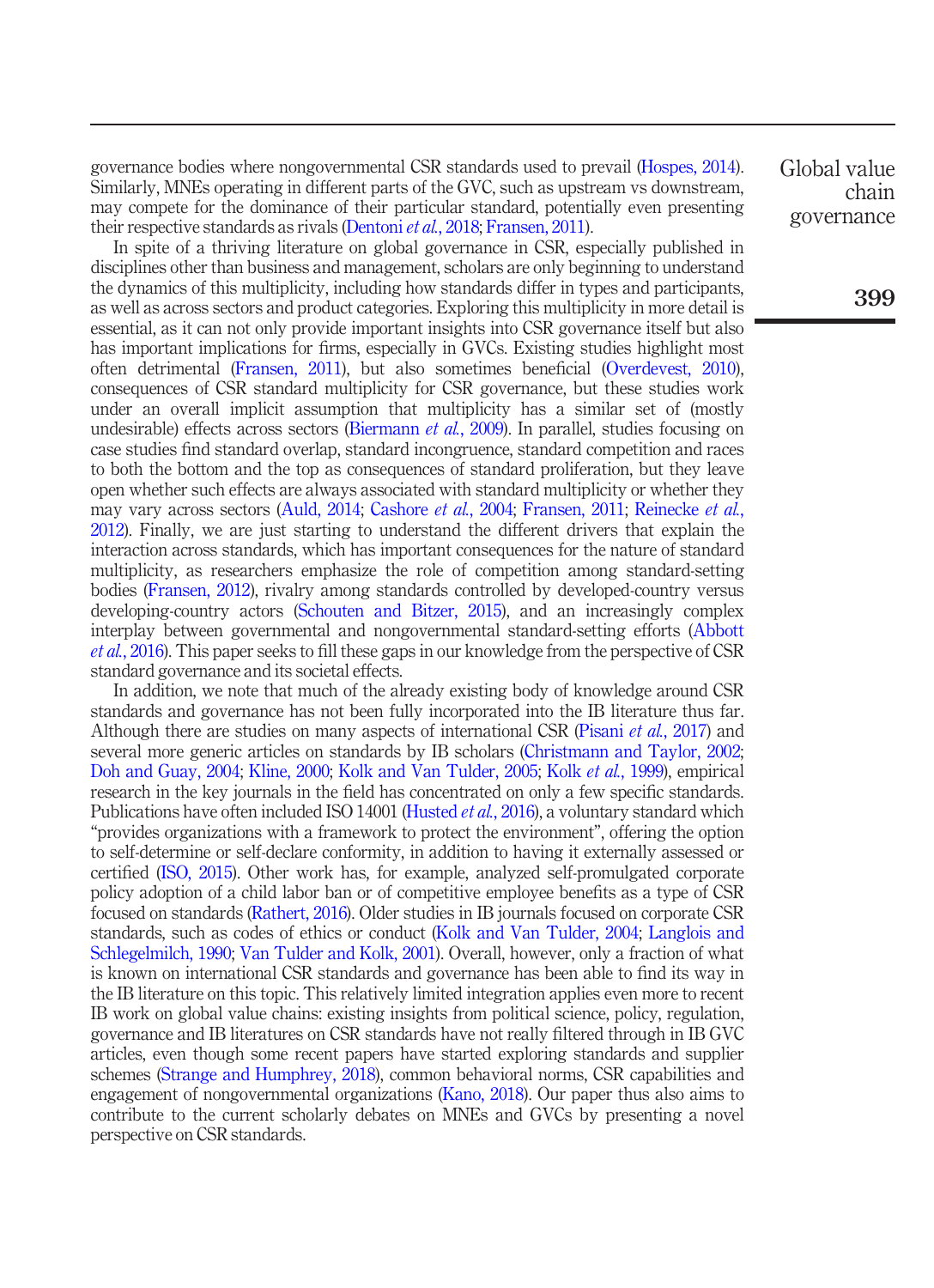#### 3. Identifying varieties of international corporate social responsibility standards **MBR** 27,4

The current landscape of CSR governance is characterized by a large variety of standards, with some standards being sector-, product- and/or issue-specific, while others are more generic in nature. There are also different types of standard-setters, i.e. organizations that develop CSR standards, such as nongovernmental organizations (NGOs), governments or international organizations (IOs). The multiplicity of standards and the multitude of standard-setters has led to a stream of research focusing on the identification and analysis of CSR standards [\(Doh and Guay, 2004](#page-21-3); Kolk et al.[, 1999](#page-22-1); [Langlois and Schlegelmilch, 1990;](#page-23-1) [MSI Integrity, 2017\)](#page-23-0). Various types of such CSR standards can be identified, categorized according to their different attributes [\(Table I](#page-4-0)). In keeping with an IB perspective, our paper concentrates on international CSR standards, which implies that their prescriptions of appropriate behavior apply to cross-border business operations or transactions related to GVCs. Individual firm codes of conduct/ethics or business principles are not included; following the literature, we hold that most of the dynamics shaping appropriate business practices are taking place in collaboratively developed and governed types of CSR standards nowadays ([Fransen and Kolk, 2007](#page-21-0); O'[Rourke, 2006](#page-23-5)).

| Standard<br>types                           | Characteristics                                                                                                                  | Target actor<br>of standards | Geographic<br>scope                                       | Degree of<br>formalization                                | Examples                                                                |
|---------------------------------------------|----------------------------------------------------------------------------------------------------------------------------------|------------------------------|-----------------------------------------------------------|-----------------------------------------------------------|-------------------------------------------------------------------------|
| IO standard                                 | Governments and<br>International organization<br>staff develop standards                                                         | Firms                        | Global                                                    | Public soft-law                                           | <b>OECD</b> Guidelines<br>for Multinational<br>Enterprises              |
| NGO<br>standard                             | NGOs set and govern<br>standards                                                                                                 | Firms                        | Global                                                    | Private and<br>voluntary                                  | NGO CSR Frame<br>of Reference                                           |
| Business-<br>driven<br>standard             | Groups of firms set and<br>govern standards                                                                                      | Firms                        | Global                                                    | Private and<br>voluntary                                  | <b>Business Social</b><br>Compliance<br>Initiative;<br>Responsible Care |
| Multi-<br>stakeholder<br>standard           | Firms and NGOs set<br>standards and govern<br>from institutionally equal<br>positions                                            | Firms                        | Global                                                    | Private and<br>voluntary                                  | Forest<br>Stewardship<br>Council; Ethical<br>Trading<br>Initiative      |
| Producer-<br>country<br>focused<br>standard | Standards set appropriate Firms<br>behavior for production<br>for the world market but<br>within one producing<br>country        |                              | Producer<br>country level                                 | Public soft-law<br>or private and<br>voluntary            | Kenya Flower<br>Council: Thai<br>Labor Standard                         |
| <b>IO-driven</b><br>partnership<br>standard | Governments, firms and<br>NGOs in producer country governments<br>specify and govern<br>voluntary standards<br>based on IO model | Firms and                    | Producer<br>countries<br>signatory to<br>IO.<br>agreement | Public soft-law<br>for producer<br>country<br>signatories | EU's FLEGT:<br>ILO/World<br>Bank's Better<br>Work                       |
| Meta-<br>standard                           | Standards prescribe what<br>appropriate CSR<br>standards should look like setters                                                | <b>CSR</b><br>standard-      | Global                                                    | Private and<br>voluntary                                  | ISEAL; GSCP/<br><b>SSCI</b>                                             |

<span id="page-4-0"></span>Table I. Types of CSR standards<sup>a</sup>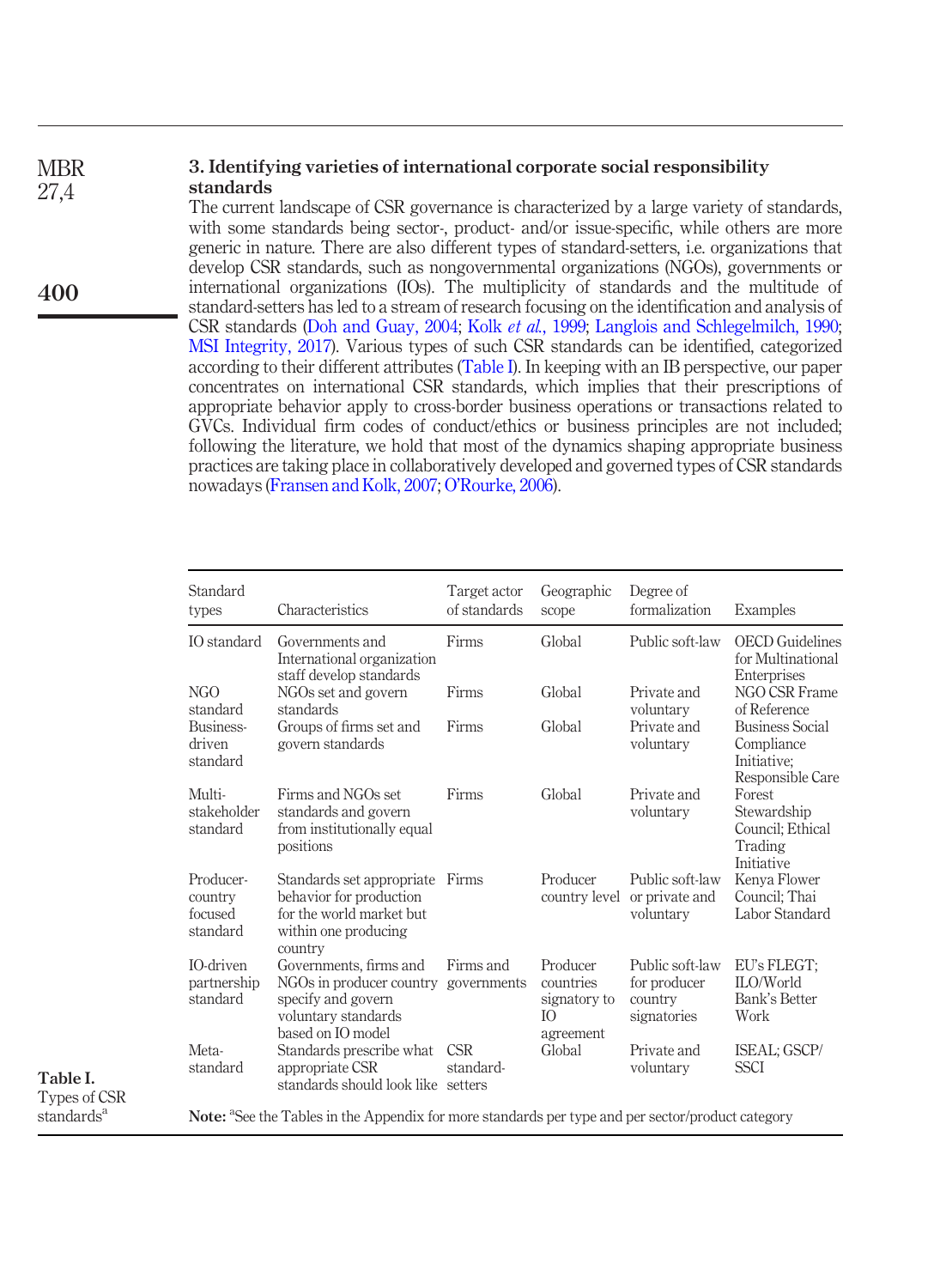At first, the literature focused on distinguishing standards based on their standardsetters. Accordingly, a distinction was made between NGO *standards*, i.e. standards created by NGOs, and *IO standards*, i.e. standards created by international (intergovernmental) organizations. Both types of standards mainly serve as exemplary models for business practice, rather than as enforceable standards. Attention soon turned to multi-stakeholder standards ([de Bakker](#page-20-10) et al., 2019; [Fransen and Kolk, 2007;](#page-21-0) [Utting, 2002\)](#page-24-5), which focus on the CSR aspects of global supply chains, and/or the production process of a specific good or commodity such as clothing, paper or coffee. These CSR standards have, at a minimum, business and NGO participants as developers and members, and their governance structure allows for an equal level of input among the different partners governing the standards. Most of these standards develop implementation programs and compliance instruments, often involving certification of products or firms as a sign of assurance. These collaborative types of CSR standards have drawn particular attention because of their potential for inclusive decision-making in the global governance of CSR [\(Boström, 2006\)](#page-20-11).

Interestingly, the emergence of multi-stakeholder standards also led to studies noting how, in many sectors, such standards have to compete with new standards that also focus on appropriate business behavior in international production. These new standards were originally developed by groups of firms that wished to keep the influence of other stakeholder groups at bay, while imitating the elaborate implementation and compliance instruments of multi-stakeholder standards [\(Egels-Zandén and Wahlqvist, 2007](#page-21-4)). Scholars most often refer to such standards as *business-driven standards*, which are similar to "older" types of standards that were originally established by business associations [\(Van Tulder](#page-24-3) [and Kolk, 2001](#page-24-3)). The literature has further classified such CSR standards according to their specificity (Kolk *et al.*[, 1999](#page-22-1)), their relationship with international organizations ([Green,](#page-22-9) [2013\)](#page-22-9), their governance structures ([Marx, 2013\)](#page-23-6), the transparency of their decision-making processes [\(Auld and Gulbrandsen, 2010;](#page-20-12) [Schleifer](#page-24-6) et al., 2019a) or their inclusiveness [\(Fransen and Kolk, 2007\)](#page-21-0).

Three types of voluntary standards have begun to receive particular attention over the past few years. First, standards with a geographically delimited scope, typically standards that focus on the national CSR practices for sectors in countries producing for world markets ([Ramasamy and Garriga, 2009\)](#page-24-7), are recently proliferating, even though they originally emerged in the mid-2000s [\(MSI Integrity, 2017](#page-23-0)). Their proliferation may be of significance because the literature on global value chains suggests that the power of firms in developing countries to influence the organization of production is increasing, and standard-setting efforts are likely to complement this trend [\(Bair and](#page-20-3) [Palpacuer, 2015](#page-20-3); Gereffi[, 2014\)](#page-21-5). Such standards can be called *producer-country focused* standards.

Second, CSR standards can be distinguished based on their degree of formalization. Such standards, which are typically established in partnership in developing countries and sponsored by international organizations such as the International Labor Organization, the World Bank and/or the European Union, can be called *IO-driven partnership standards*. The Better Work program and the Forest Legality Enforcement Governance and Trade Program [\(Cashore and Stone, 2012](#page-20-13); [Overdevest and Zeitlin, 2014](#page-23-7)), for instance, belong to this category. These standards differ from producer-country standards because of their embeddedness in IO programs, the corresponding reference they make to IO rules and treaties, and the supervisory role of governments/IOs over these partnerships. They also differ from existing IO standards in their degree of formalization and implementation at developing-country levels, and by the way in which they delegate decision-making on the Global value chain governance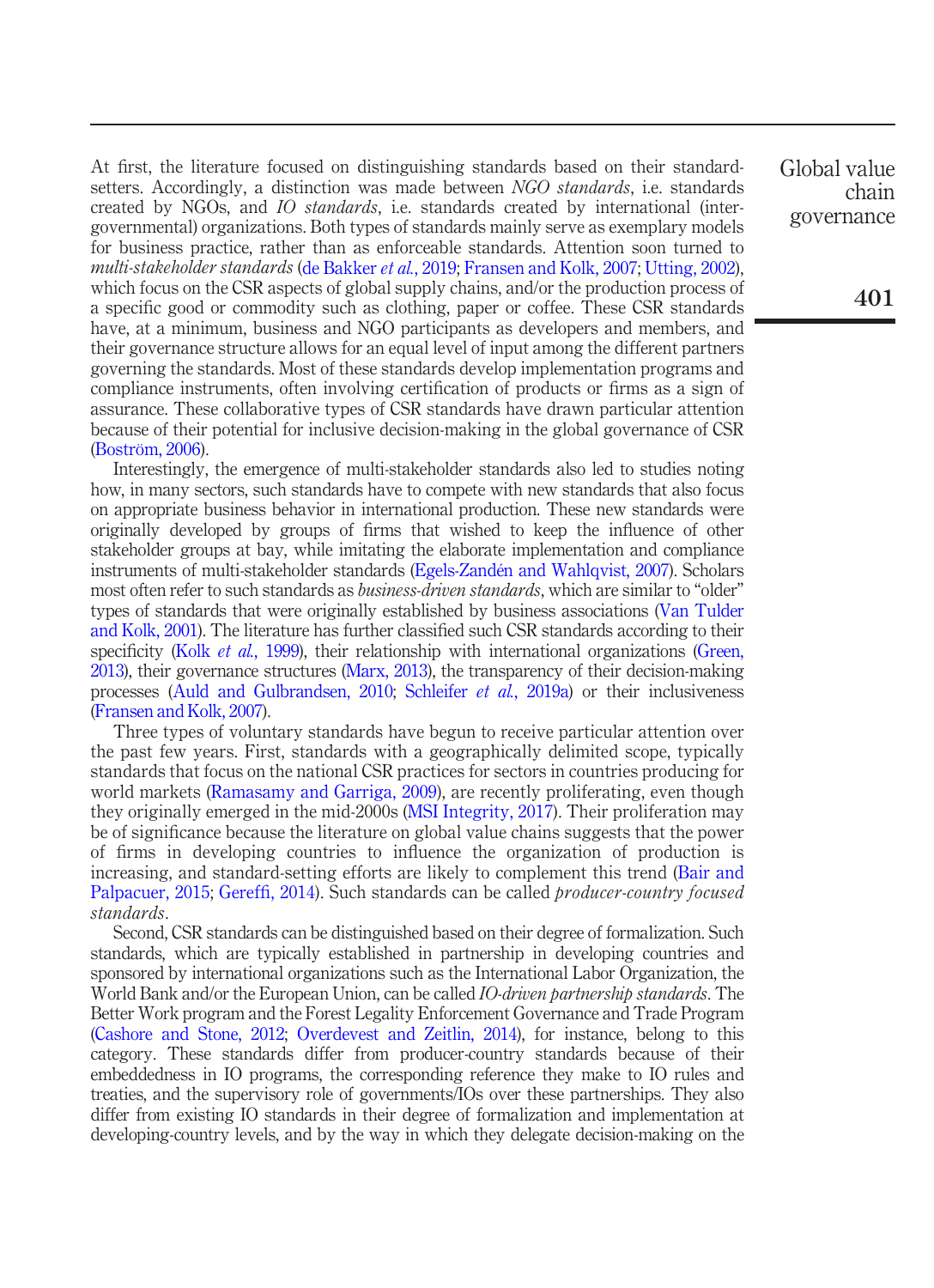actual standard-setting to governmental and nongovernmental actors in developing countries, to ensure that programs fit with the local context.

Both producer-country focused and IO-driven partnership standards are compatible with international trade law, in the sense that they cannot be categorized as impositions of nontariff barriers to trade through the use of social, human rights and/or environmental criteria for products. Economic transactions involving warring parties are exempt from non-tariff barrier categories, meaning that CSR standards focused on such human rights issues are admissible under the regulations of the World Trade Organization (Haufl[er, 2012\)](#page-22-10). In the case of socially and environmentally focused CSR standards, there is also no conflict with World Trade Organization (WTO) rules because the relevant parties all "voluntarily" develop, govern and endorse these standards, without foreign coercion in the legal sense [\(Overdevest and Zeitlin, 2014](#page-23-7)). Such instruments are thus different from sanctions that developed-country governments may impose on non-compliance with CSR standards, which could be an alternative route to formalizing CSR standards. Similar to producer-country focused standards, IO-driven partnership standards emerged in the 2000s, but have particularly proliferated over the past five years.

Third, we identify a type of CSR standard based on its function in promoting and prescribing CSR practices. These standards, which can be called meta-standards, prescribe behavior for parties setting actual CSR standards, rather than firms and other actors that are typically targeted by CSR standards. They seek to influence what CSR standards should look like in terms of their content, the process of maintenance and evolution after the initial adoption (Rasche,  $2009$ ), and their compliance models ([Reinecke](#page-24-1) et al.,  $2012$ ). The development of these standards is often motivated by the desire to reduce complexity for firms and other actors in the face of an increasing number of seemingly similar standards. Examples of meta-standards include the ISEAL Alliance and the Global Social Compliance Programme (recently renamed the Sustainable Supply Chain Initiative), which invite participation from CSR standard-setters.

In sum, this analysis identifies seven different types of standards: IO standards, NGO standards, business-driven standards, multi-stakeholder standards, meta-standards, producer-country-focused standards and IO-driven partnership standards. The reasoning behind the categorization of these different standards in the current literature (and in the broader field of CSR, see [SSI, 2014;](#page-24-9) [ITC/EUI, 2017\)](#page-22-11) is arguably not analytically parsimonious: the first four standard types are distinguished through differences in governance, and the others through differences in geographic scope, degree of formalization and target of standard-setting respectively [\(Table I\)](#page-4-0). But rather than regrouping these standards according to one uniform category of distinction (e.g. institutional positions of actors in governance), this study follows the literature and CSR professionals in arguing that distinctions along different dimensions of standards are important to accurately depict interrelations among standards and standard multiplicity in global CSR governance.

#### 4. Unraveling standard multiplicity: key types and dynamics

The large variety just identified ([Table I\)](#page-4-0) has resulted in a veritable multiplicity of CSR standards, which can be evidenced in a variety of business sectors ([Cashore](#page-20-7) *et al.*, 2004; [Fransen, 2011](#page-21-1); [ITC/EUI, 2017;](#page-22-11) [Reinecke](#page-24-1) et al., 2012; [Schleifer](#page-24-10) et al., 2019b). A first dimension of multiplicity highlighted in both academic and policymaking literatures relates to the multiplicity resulting from interactions between different types of standard-setting organizations. This concerns, for example, the conflicting agendas of parties developing different CSR standards, both between developing and developed country actors, and

402

**MBR** 27,4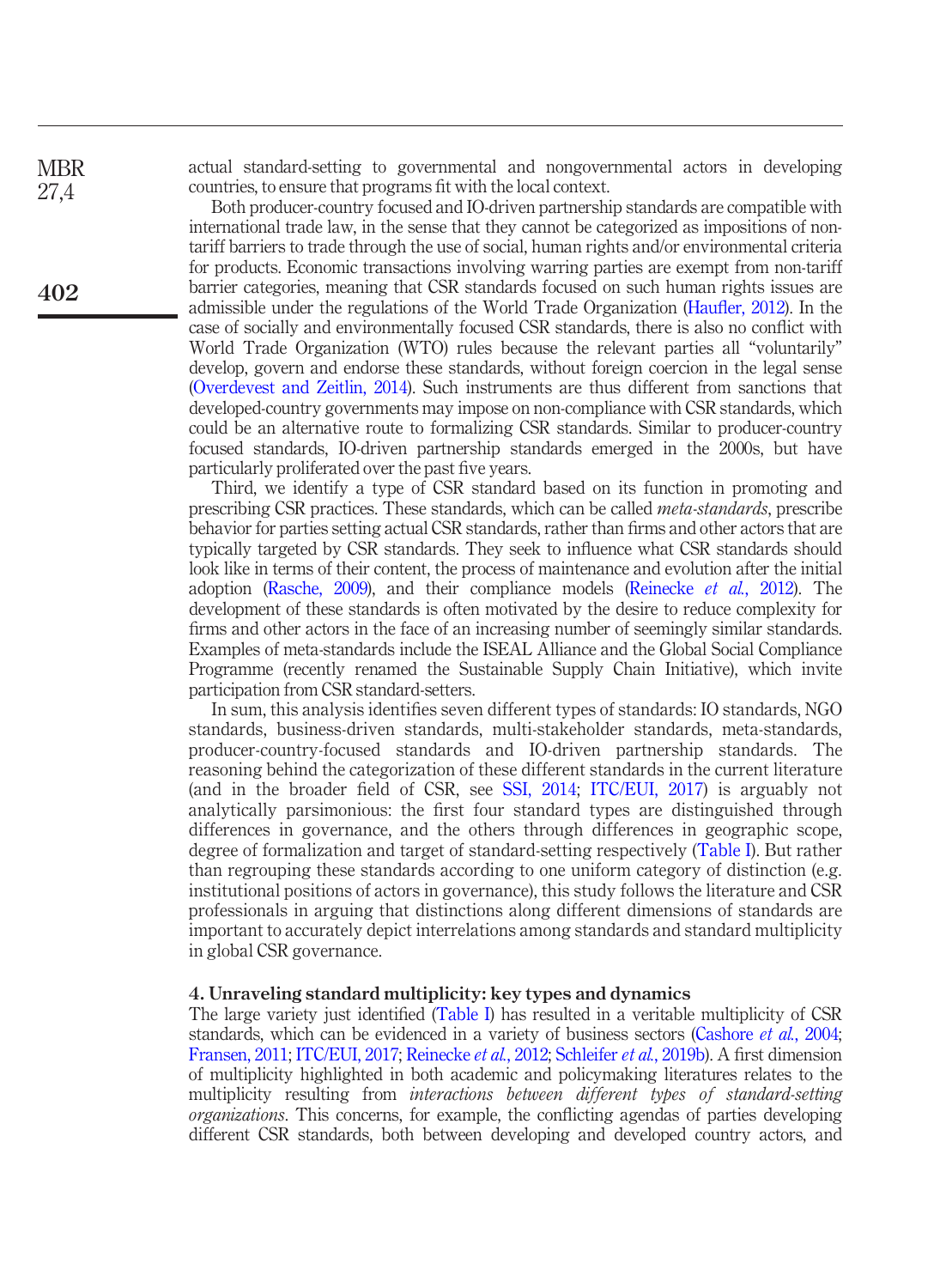between firms and NGOs; as well as the possible capture of voluntary standards through governmental efforts [\(Abbott](#page-20-8) et al., 2016). Recent strands of literature have focused on particular forms of multiplicity, reflecting, to a large extent, the different types of interaction that may exist, including tensions between:

- multi-stakeholder versus business-driven standards;
- governmental versus nongovernmental standardization efforts; and
- developed versus developing country actor standardization efforts.

In Section 4.1, these three types of multiplicity and their implications for CSR policy and GVC governance will be discussed in more detail (see the upper part of [Table II\)](#page-8-0), illustrated with examples and highlighting ongoing academic and policy debates where applicable. This discussion is based on our earlier work and a broad inventory of multiplicity across a range of sectors and products (see the Appendix).

A second dimension of multiplicity, which is even more relevant for IB, is related to the implications of this standard multiplicity for producers, buying firms and consumers (i.e. interactions between market actors, further discussed in Section 4.2 and presented in the lower part of [Table II\)](#page-8-0). This multiplicity has mostly been depicted as a challenge for the effective functioning of standards [\(Fransen, 2011\)](#page-21-1), although a few scholars have asserted that it could have beneficial results. For example, it could be argued that CSR standards focused on similar issues or production chains might learn from one another, thus resulting in better standards overall [\(Overdevest, 2010\)](#page-23-3), stimulate a race to the top in a competition for the best standard for a given issue ([Bernstein and Cashore, 2007](#page-20-14)) or mutually adjust so that they end up with complementary functions in standard-setting (Sabel *et al.*[, 2000](#page-24-11)). Most scholars point to the detrimental effects of such multiplicity [\(Fransen, 2015](#page-21-6); [Marx, 2013](#page-23-6); [Overdevest, 2010\)](#page-23-3), however, because of the confusion likely to arise when corporate buyers and end consumers have competing options for which approach to buying "ethically" or "sustainably" is most appropriate. Beyond the confusion regarding which standard to choose, such multiplicity is further likely to lead to overlapping and costly, or incongruently duplicating, implementation and monitoring policies at producer facilities that are subject to multiple standards [\(Schleifer](#page-24-10) *et al.*, 2019b). Finally, multiple competing standards can also result in a race to the bottom, rather than the top, where the most lenient standard receives most support from firms, resulting in weaker global CSR governance.

By highlighting these trends, the literature on CSR standard multiplicity has helped to shed light on interactions among CSR standards. Some studies highlight competition and its possible effect for the shape of standards in the long run ([Cashore and Stone, 2012](#page-20-13)), while others emphasize complications that arise in implementing different standards in producer facilities [\(Fransen, 2011\)](#page-21-1). In spite of these valuable insights, however, two main gaps remain in our understanding of CSR standard multiplicity, which we seek to address in the (sub) sections below. First, studies of standard multiplicity typically assume competition, complication and contention between standards, rather than investigating the more nuanced dynamic interactions that can exist between CSR standards [\(Biermann](#page-20-5) et al., 2009; [ITC/EUI,](#page-22-11) [2017\)](#page-22-11). Not every sector where a multiplicity of standards can be found is necessarily characterized by contentious relations between standard-setters, or "race to the bottom" dynamics, or complications in implementation for the producers that are subject to multiple standards, especially in the context of global value chains.

Second, studies that do investigate interrelations between standards in more depth typically focus on a limited number of standards, or on single products and industries, while the dynamics, and thus the consequences for specific firms in particular nodes of GVCs, may Global value chain governance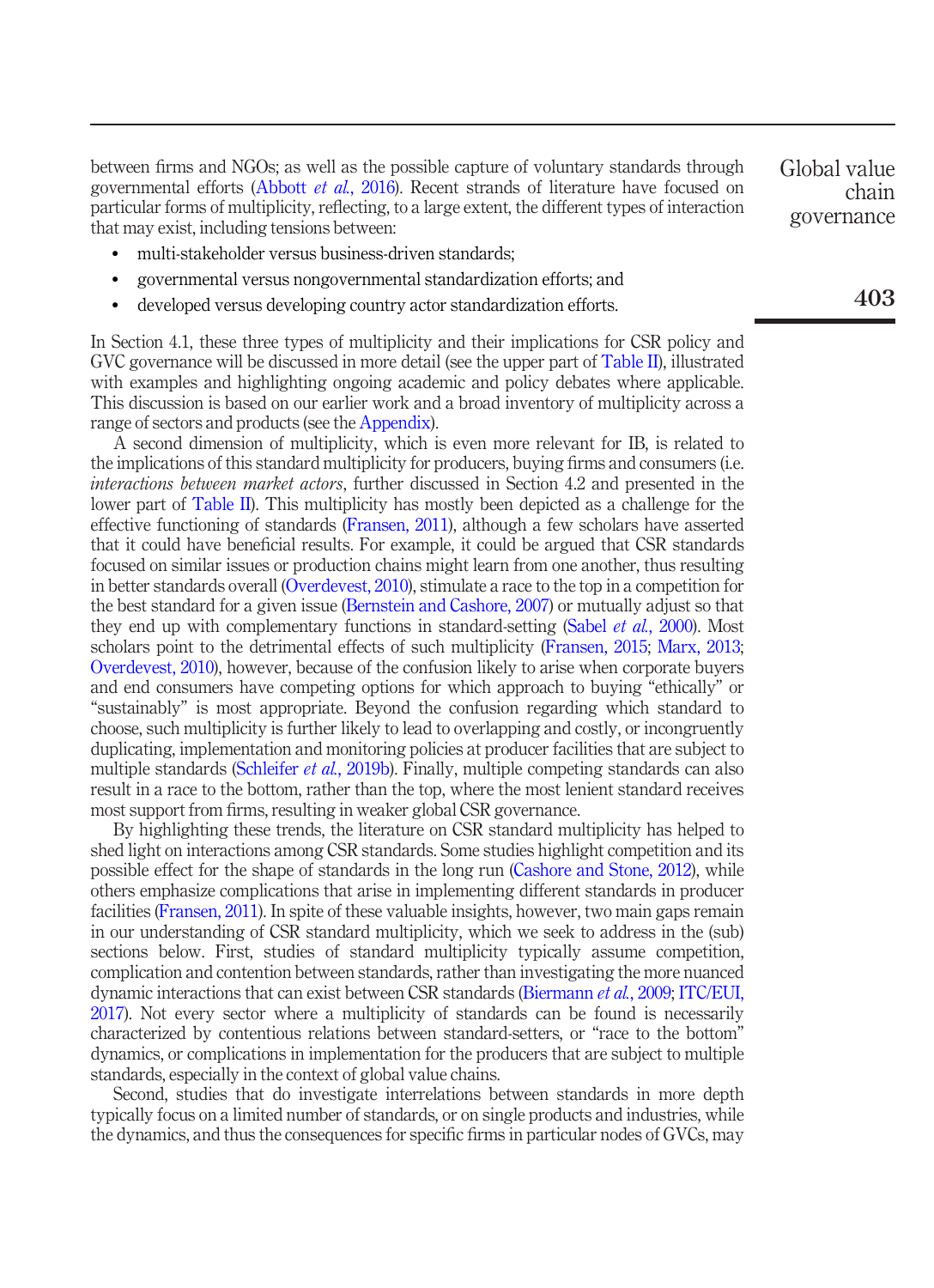<span id="page-8-0"></span>

| MBR<br>27,4                                                                                                                             | examples<br>Industry                                   | apparel; toys<br>Forestry;                                                                      | commodities<br>agricultural<br>forestry;<br>Mining;                                                                                                                | Tea; flowers;<br>palm oil                                                                                                                                                                                                                                                                   | commodities<br>agricultural<br>Mining;                                                                                    | Apparel;<br>footwear                                                                                                        | Cocoa; coffee;<br>apparel                                                            |
|-----------------------------------------------------------------------------------------------------------------------------------------|--------------------------------------------------------|-------------------------------------------------------------------------------------------------|--------------------------------------------------------------------------------------------------------------------------------------------------------------------|---------------------------------------------------------------------------------------------------------------------------------------------------------------------------------------------------------------------------------------------------------------------------------------------|---------------------------------------------------------------------------------------------------------------------------|-----------------------------------------------------------------------------------------------------------------------------|--------------------------------------------------------------------------------------|
| 404                                                                                                                                     | Consequences for producers<br>targeted by standard (s) |                                                                                                 | restrict space for producers'<br>imply legal liability on CSR<br>Do government standards<br>issues for producers? Do<br>government standards                       | standard to producer needs;<br>producers may have better<br>chances of influencing this<br>standard-setting than the<br>one (s) (co-)developed by<br>More responsiveness of<br>own CSR priorities?<br>lead firms                                                                            |                                                                                                                           | standards; implementation<br>costs due to multiplicity<br>incongruence between<br>Confusion about/                          | Lower sustainability impact<br>due to race to the bottom?                            |
|                                                                                                                                         | Consequences for lead firms<br>adopting standard (s)   | appropriate form of CSR<br>governance, and about<br>relation to firm's own<br>Uncertainty about | restrict space for firms' own<br>imply legal liability on CSR<br>Do government standards<br>stakeholder management<br>government standards<br>issues for firms? Do | Northern and Southern actors<br>come from different countries<br>focused CSR standards; more<br>power-sharing in governance<br>supplier base as suppliers<br>Risks of heterogeneity of<br>sustainability criteria in<br>with different producer-<br>of standards between<br>CSR priorities? | Transaction costs                                                                                                         | Transaction costs; problems<br>reaching CSR policy targets                                                                  | Transaction costs                                                                    |
|                                                                                                                                         | Consequences for CSR<br>standard governance            | standard governance?<br>More or less society-<br>inclusive form of                              | More or less public form<br>of governance?                                                                                                                         | More or less influence for<br>developing country<br>actors?                                                                                                                                                                                                                                 | Lower effectiveness due<br>uncertainty among<br>to confusion and<br>buyers                                                | implementation costs for<br>Lower effectiveness due<br>to incongruence; lower<br>equity due to rising<br>producers that are | Lower effectiveness due<br>subject to the standard<br>to "race to the bottom"        |
|                                                                                                                                         | Description                                            | similar CSR issues and firms<br>stakeholder standards target<br>Business-driven and multi-      | nongovernmental standard-<br>setting efforts overlap<br>Governmental and                                                                                           | Developing and developed<br>country actor standard-<br>setting efforts overlap                                                                                                                                                                                                              | Various standards available<br>standardization of a facet of<br>to corporate buyers or end<br>consumers for<br><b>GSR</b> | implemented and monitored<br>at one producer facility<br>Various standards                                                  | that target similar CSR issues,<br>Various standards available<br>firms and products |
| Table II.<br>Types of CSR<br>standard multiplicity<br>and consequences for<br>standard governance,<br>lead firms and local<br>producers | Type of multiplicity                                   | Business-society multiplicity<br>Related to standard-setters                                    | Government-nongovernment<br>multiplicity                                                                                                                           | North-South multiplicity                                                                                                                                                                                                                                                                    | <i>Related to market actors</i><br>Buyer-faced multiplicity                                                               | monitoring multiplicity<br>Implementation and                                                                               | Competitive multiplicity                                                             |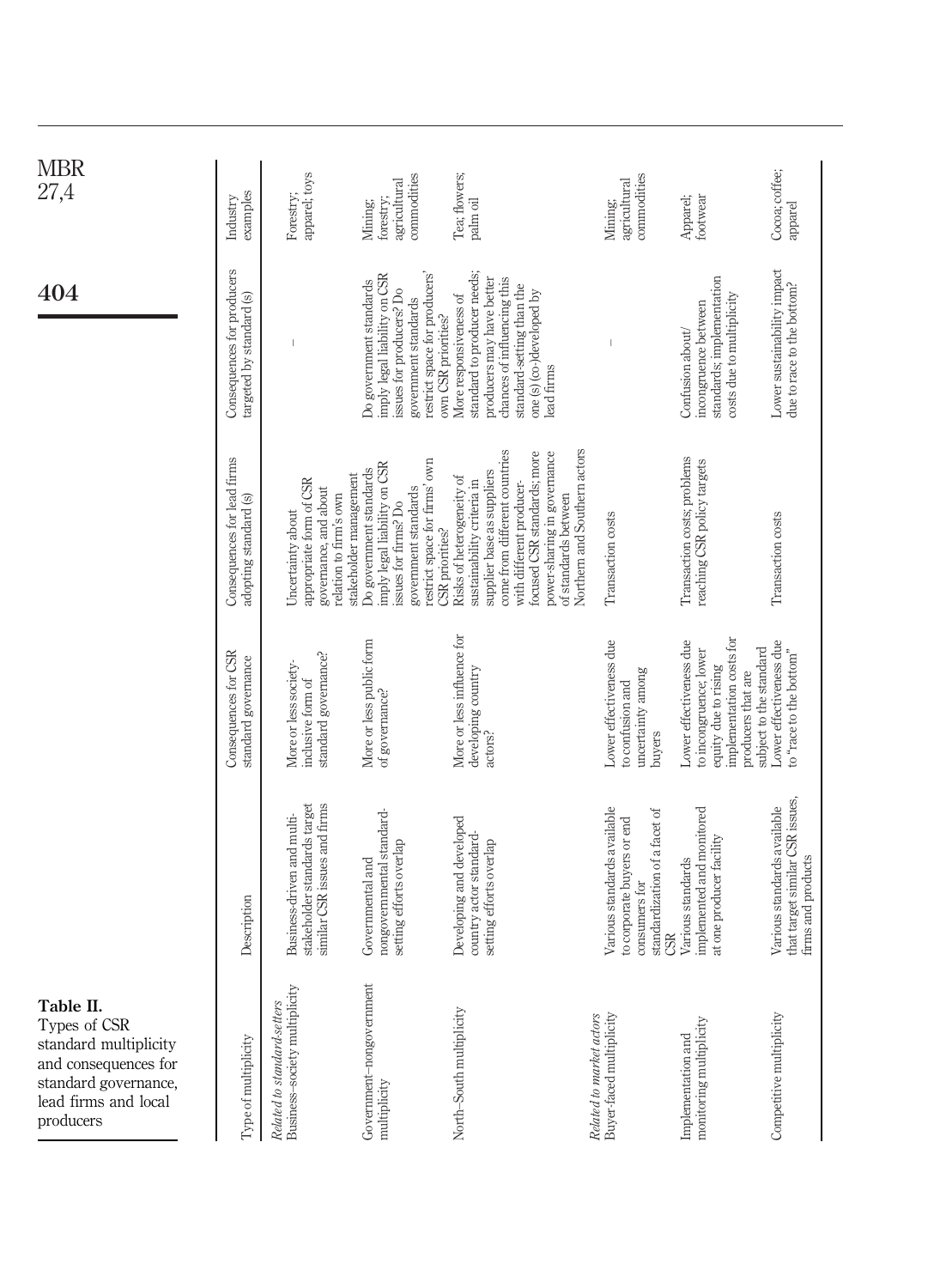vary significantly depending on contexts and peculiarities. In the subsequent examination of the different types of CSR standard multiplicity (in subsections 4.1 and 4.2), illustrative examples are provided from a range of relevant sectors and product categories in connection to types of firms. Subsection 4.3 contains the main takeaways that, together with [Table II](#page-8-0), also provide a brief overview for those mostly interested in the implications for IB and GVC governance.

#### 4.1 Multiplicity types focusing on standard-setter interactions

4.1.1 Business–Society multiplicity. Business–Society multiplicity refers to situations in which standards have many aspects in common in terms of focus, but vary in their decisionmaking process, as regards which groups get voice. In many sectors, this multiplicity implies a standoff between multi-stakeholder-governed and business-driven standards [\(Dingwerth and Pattberg, 2009](#page-21-7); [Fransen, 2012](#page-21-2)). The apparel and forestry global value chains, as well as many of the agricultural commodities, are apt illustrations. The pattern in these sectors has traditionally been that the first CSR standard to emerge would be governed by a coalition of NGOs and businesses. Afterwards, additional CSR standards emerge, driven by businesses that often do not appreciate multi-stakeholder governance, or are critical of other elements of the first-emerging CSR standard.

Scholars contended that inclusive decision-making through multi-stakeholder standards benefits the global governance of CSR [\(Boström, 2006](#page-20-11); [Jenkins](#page-22-12) *et al.*, 2002; [Börzel](#page-20-15) *et al.*, 2005), as input from various parties increases the quality of decision-making and governance of these standards. The resulting standards may also be more legitimate because multistakeholder decision-making ensures input from various interests and audiences, and more accountable to societal demands, if businesses in a multi-stakeholder setting talk about their performance and challenges with critical watchdog stakeholder groups. Empirical studies have claimed that multi-stakeholder governance of CSR standards is indeed considered the "gold standard" for standard governance, and most professionals involved in the field of CSR standard-setting activities would seek to adhere to this prevailing norm [\(Dingwerth](#page-21-7) [and Pattberg, 2009;](#page-21-7) [de Bakker](#page-20-10) *et al.*, 2019). Whether the consequence of this prevailing norm has been that most CSR standards practice multi-stakeholder governance in earnest or whether some CSR standards pay lip-service to the concept without actually allowing multiple parties a role in standard governance is still debated, however [\(Fransen, 2012](#page-21-2)).

Overall, business-society multiplicity results in divergence among CSR standard governance practices with regard to the inclusion of societal voices relative to business voices. [Schleifer \(2019\)](#page-24-12), for instance, observes that standard-setters seeking to build CSR standards can choose from different configurations of design options for including societal interests in standard-setting governance: creating a mix of societal input, business input and expert input in decision-making, together with more or less elaborate designs for external accountability and opportunities for complaints and disagreements [\(Marx, 2013\)](#page-23-6). Accordingly, a CSR standard like Bonsucro, focused on sustainable production of sugar in various GVCs, including those producing biofuels, offers a quite different approach to informing external audiences and inviting external scrutiny for its decisions on standardsetting than similar biofuels-focused standard organizations such as the Roundtable on Sustainable Biomaterials or the Roundtable on Responsible Soy.

In a recent literature review, [De Bakker](#page-20-10) *et al.* (2019) emphasize that the study of multistakeholder standards could be advanced in various ways. One of their recommendations is to look at the multi-stakeholder quality of governance in a broader context, i.e. in interaction with other CSR standards and regulatory instruments. This includes an invitation to empirically examine in more detail what Business-Society multiplicity looks like in terms of Global value chain governance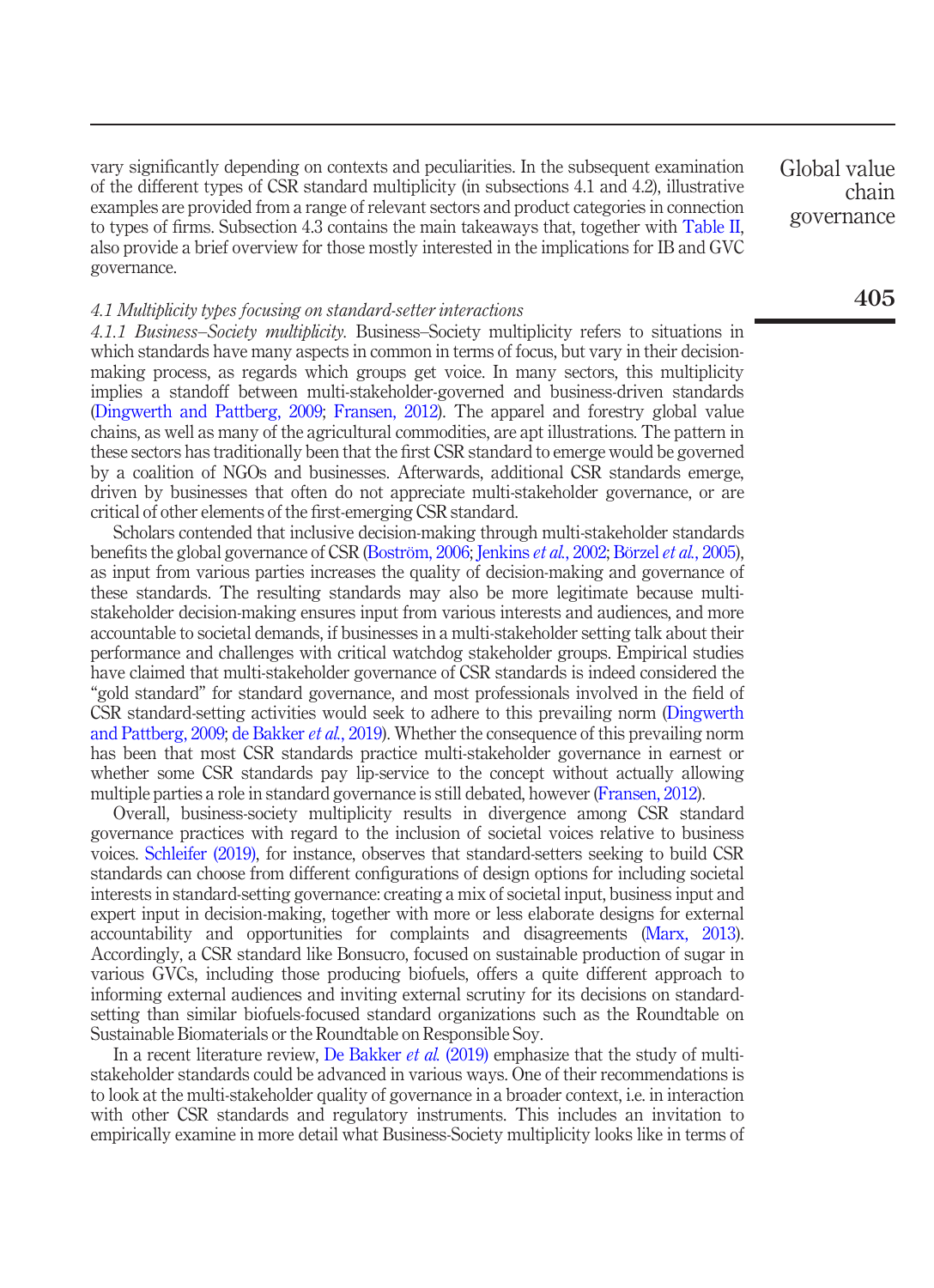inclusiveness and accountability for a larger whole of inter-linked governance arrangements, rather than for multi-stakeholder standards as separate discrete units of governance.

4.1.2 Governmental-nongovernmental multiplicity. Government-nongovernmental multiplicity describes situations of multiple CSR standards developed by different parties on the scale from public to private, and with these CSR standards having a different status in law, as public or private. Scholars have explored the degree to which CSR standards developed by businesses interact with the new CSR standard initiatives taken by governments and international organizations, such as the guidelines developed by the Organization for Economic Cooperation and Development, the United Nations Human Rights Council, and the European Union [\(Glasbergen and Schouten, 2015](#page-21-8)). Examples of governmental-oriented standards include IO standards and IO-partnership standards, which can be found, for instance, in wood-based products. In this sector, where businessand/or NGO-dominated standards such as the Forest Stewardship Council and the Program for Endorsement of Forest Certification have existed for some time, new initiatives are now derived from EU-driven standards that are purportedly embedded in national government policies of various developing countries, and address not only industry behavior but also administrative and legal capacities of the state.

Due to their exemplary nature and lack of implementable policies, generic IO standards were long considered to have limited practical impact, both directly on firm behavior and indirectly on the behavior of other actors (including CSR standard-setters, see Kolk *[et al.](#page-22-1)*, [1999](#page-22-1)). However, the recent voluntary Guiding Principles on Business and Human Rights of the United Nations Human Rights Council (often abbreviated as UN GP), in particular, have become an exception to this general trend. This is mainly due to the fact that the UN GP do not only describe the responsibilities of business in protecting human rights, but also target governments in their role as human rights protectors. Part of this responsibility is taking care of proper business regulation, and all UN members are therefore indirectly encouraged to think about the governance of market actors' behaviors that may have some bearing on human rights issue at home, or abroad, in global supply chains.

As a result, the *due diligence requirements*, described in the UN GP as the main activities expected from business in terms of human rights in supply chains, are increasingly also used in new government legislation targeting the multinationals hosted by these countries. Newly emerging regulations, which vary in scope, issue focus and the degree to which they are mandatory, have been developed or are in development in countries such as France, the USA, the UK and The Netherlands [\(LeBaron and Rühmkorf, 2017](#page-23-8)). The OECD is following the UN GP example and is creating both sector-specific and generic due diligence requirements for international business operations and the supply chains of MNEs. Governors of business-driven and multi-stakeholder standards are therefore, through national legislation and UN and OECD principles, pressured to develop policies that aim to show how their existing standards compare to due diligence requirements, or how their implementation and enforcement models compare to implementation practices as suggested by the UN or OECD ([SAI, 2013](#page-24-13)).

Next to the UN GP and the wave of regulatory activity regarding human rights due diligence, international organizations also contribute to CSR standard governance by incorporating voluntary business or multi-stakeholder standards into policies addressing sustainable development issues. Through so-called *orchestration* ([Abbott, 2017](#page-20-16)), business compliance with these standards is used as a sign of compliance with new intergovernmental directives. The use of multi-stakeholder and business-driven biofuels standards to demonstrate compliance with European Union environmental policy is a case

406

**MBR** 27,4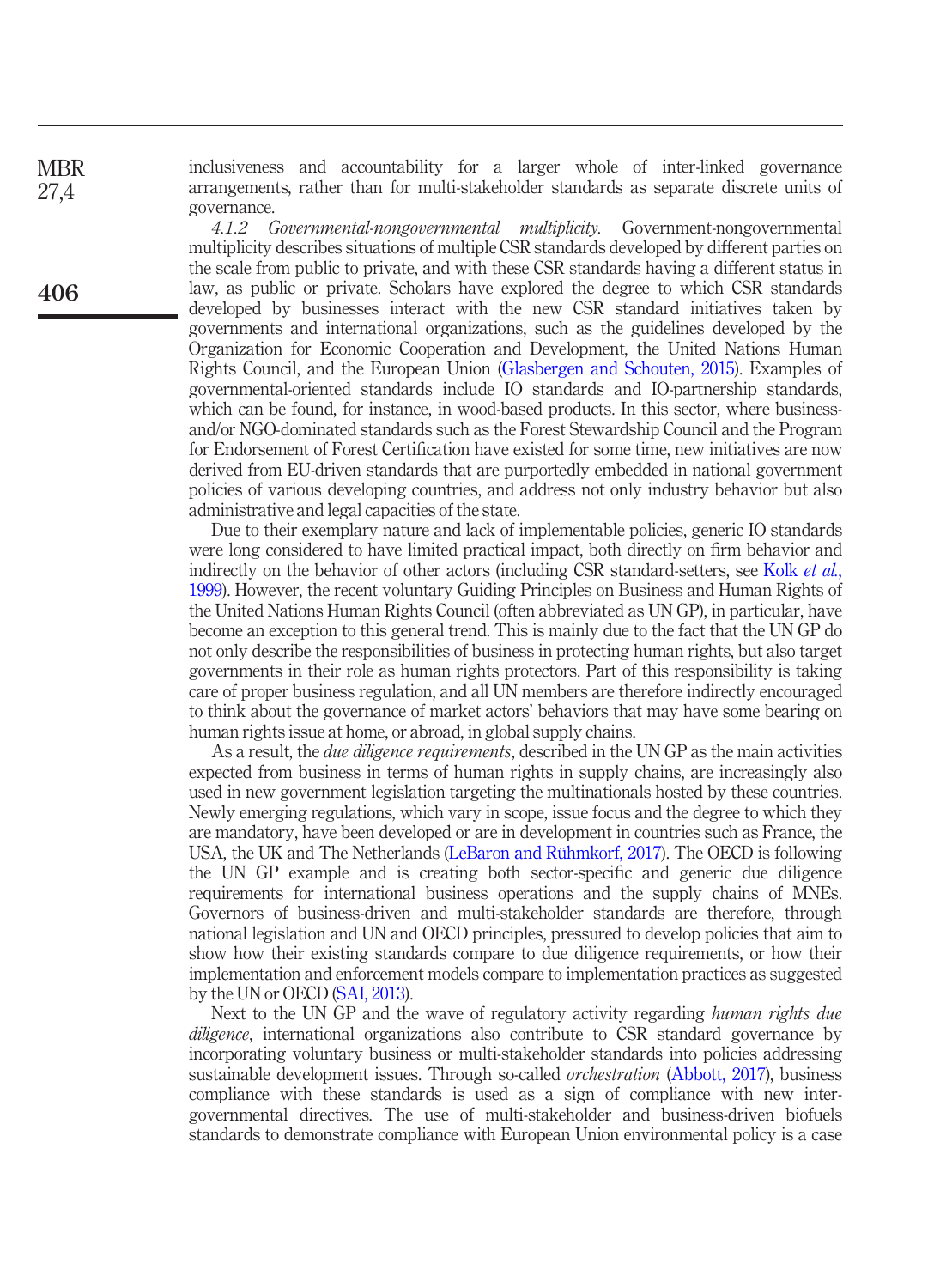in point [\(Schleifer, 2013\)](#page-24-14). This set-up of adhering to existing CSR standard practices ensures buy-in from industry players with new inter-governmental policy ambitions, while saving the international organization the effort of building its own system of compliance checks and penalty systems for businesses subject to the rules.

A question for both academics and policy-makers alike is whether international organization activity in the CSR standard world means that the CSR standard-setting landscape moves towards a model of more government intervention and relatively more mandatory requirements on businesses for their supply chains [\(Glasbergen and Schouten,](#page-21-8) [2015\)](#page-21-8). Next to this, from a perspective on multiplicity of standards, the question arises whether the increased activities by international organizations are a prelude to convergence among a multiplicity of other types of CSR standards that may substantially align with the norms and principles set by IOs. Such a trend, however, may in part be counteracted by the type of multiplicity discussed in the next sub-section.

4.1.3 North–South multiplicity. North–South multiplicity refers to the co-existence of standards developed for production chains covering various regions, and standards developed for particular regions and countries that produce for global value chains, most often located in "the Global South". Recent studies describe actors from emerging economies that develop their own CSR standards [\(Knorringa and Nadvi, 2016;](#page-22-13) [Schouten and Bitzer,](#page-24-2) [2015\)](#page-24-2), which can take the shape of newly emerging locally focused CSR standards. Such CSR standards potentially embody a challenge to "Global North"-dominated standards certifying sustainable practices. At the very least, they promote a world in which countries exporting goods can develop their own set of local standards, adapted to the idiosyncrasies of their ecosystems, legal systems and cultures, among others, within global value chains. The emerging literature on such standards signals that the weakness of CSR standards created mostly by actors from the OECD may be their tendency to create one-size-fits-all solutions for sustainability, while contemporary governance would be better off with a model that is adaptable to local conditions [\(Overdevest and Zeitlin, 2014](#page-23-7)). Multiplicity in this respect therefore reflects a situation in which producers and lead firms are faced with both locally adapted and more global generic standards, the former promoted by country specific-range of stakeholders, and the latter by a group of more globally oriented stakeholders. Proliferation of such multiplicity for lead firms that source products from across the world could mean having a supply base complying with a heterogeneous set of nationally varying standards, next to globally oriented standards.

So far, the literature has observed the rise of these locally oriented standards, and therefore the rise in such North–South multiplicity, in the case of several agricultural commodity sectors and in forestry. Producer-country standards play a role in particular when lead firms source from Chinese, Thai, Indian, Indonesian and Brazilian supplier firms. Notable also is the fact that a few producer-country standards are developed in collaboration with Western producers and NGOs, such as the Indian Trustea and the Indonesian Lestari standards for tea. In these cases, developed-country actors arguably pre-empt the need for a standard that is sensitive to local concerns and give local firms and NGOs from emerging and developing countries more buy-in in terms of governance.

Because of this, whether these newly emerging standards are challengers to existing CSR standards that have been developed mostly in Western countries is debatable, and it is unlikely that the new locally oriented standards will drive globally oriented standards out of the country. For some sectors and in some global value chains, the assumption about the challenger role may be correct [\(Dentoni](#page-20-4) *et al.*, 2018). In other sectors however, these new local-producer-focused CSR standards may essentially serve domestic markets such as the Indian, Chinese and Brazilian consumer markets, although they may also serve so-called Global value chain governance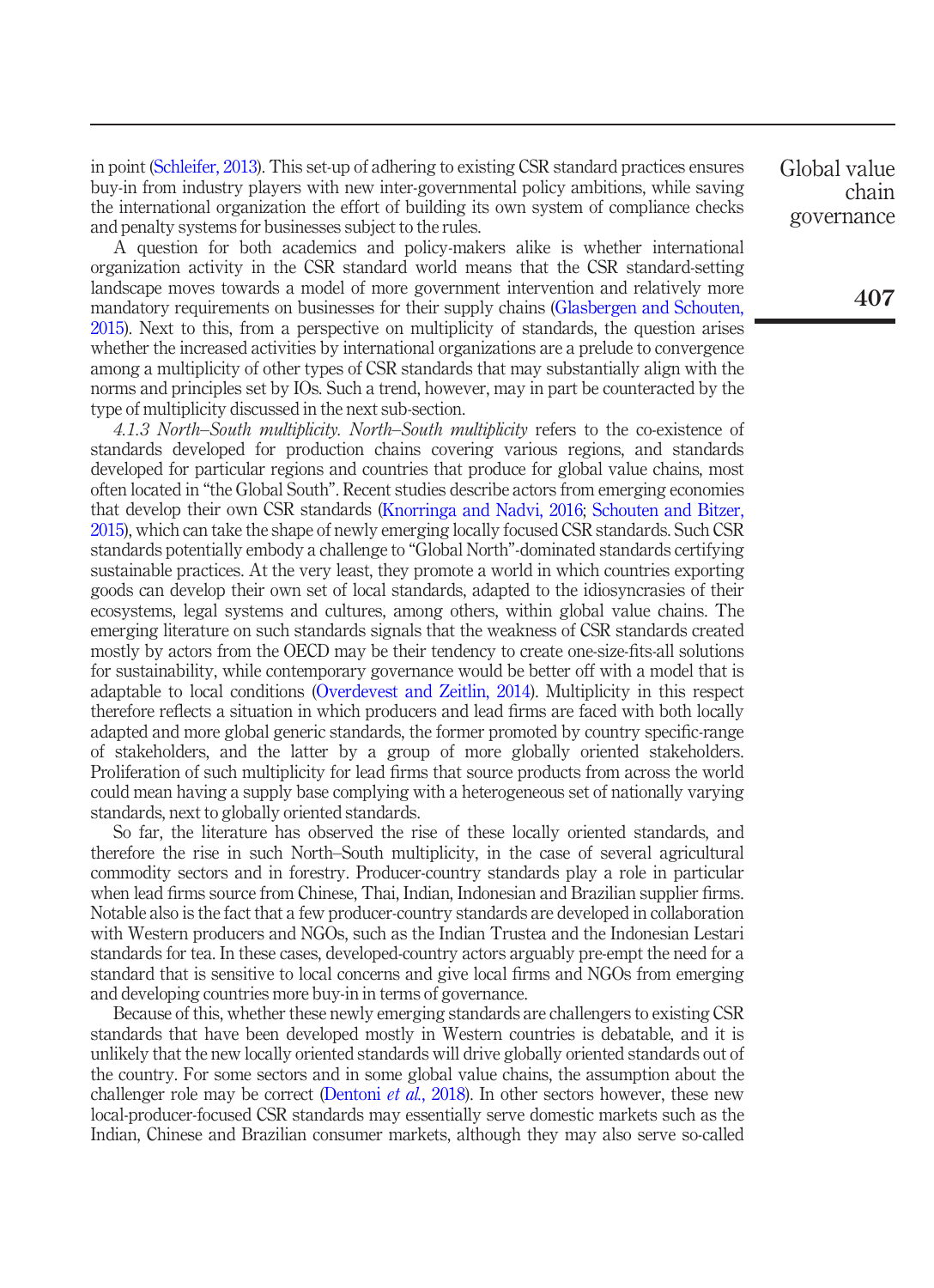South-South traded goods, such as wood or coffee exported from Latin America to China, or tea exported from India to Brazil ([Horner and Nadvi, 2018;](#page-22-14) [Langford, 2018](#page-23-9)). Slightly less stringent standards may then fit a consumer base that attaches less importance to CSR norms. In the meantime, Indian, Chinese and Brazilian products destined for European and North American markets could still be covered by more stringent CSR standards designed and governed mostly by European and North American actors.

#### 4.2 Multiplicity types focusing on market actors

4.2.1 Buyer-faced multiplicity. Buyer-faced multiplicity refers to situations in which end consumers and/or corporate buyers are faced with various standards, which all standardize some aspect of the CSR agenda and/or some aspect of the production process, potentially resulting in confusion and uncertainty for consumers and corporate buyers. This includes the possibility that the CSR standards themselves focus on different issues, different parts of the production process, or different types of producers.

The mining sector provides an example of this type of multiplicity of CSR standards, emerging not only from a difference in focus among standards targeting sustainability issues in small-scale artisanal mining, and standards targeting larger industrial mining zones but also from a variance in in issue focus. The Kimberley Process Certification Scheme is oriented towards identifying and excluding trade of diamonds financing warring parties. Other CSR standards in mining, such as the Responsible Jewellery Council, are however more oriented towards labor, environmental and economic developmental criteria in their standards.

Similarly, the Fairtrade movement has traditionally developed standards that:

- Substantively focus on developmental criteria at first.
- Target a particular sub-category of small producers.

As a result, in some commodity groups, Fairtrade standards have long been co-existing with CSR standards that are explicitly oriented towards larger producers and broader sustainability criteria, to which producers have to adhere. Examples include Utz Certified, Rainforest Alliance (now merged into one standard organization) and the Ethical Tea Partnership ([Kolk, 2013\)](#page-22-15). More recently, however, Fairtrade has also started to include verification and certification of larger production facilities for other commodities such as cocoa and tea and has revised its standards to also include broader sustainability requirements beyond only developmental ones.

Buyer-faced multiplicity ties in with discussions about many different product labels for CSR, food safety, health and other concerns. Some policymakers fear that if consumers are consistently bombarded with many claims about how products are "good", "fair", "healthy", "safe" and "sustainable", consumer support for standard-setting may be decreased rather than enhanced. CSR standard setters are therefore involved in debates and policy interventions that seek to distinguish what they call "credible consumer claims" from noncredible promises, labels and certificates that consumers are confronted with [\(ISEAL](#page-22-16) [Alliance, 2015\)](#page-22-16), and promote an agenda that decreases the number of claims about sustainability that consumers face on the shelves of supermarkets and department stores.

4.2.2 Implementation and monitoring multiplicity. Implementation and monitoring multiplicity refer to situations in which standards focus on similar issues, products and producers, and, as a result, the market actors subject to these various standards are faced with multiple demands and procedures for ensuring that they comply with standard criteria. This type of multiplicity therefore most significantly contributes to confusion when

408

**MBR** 27,4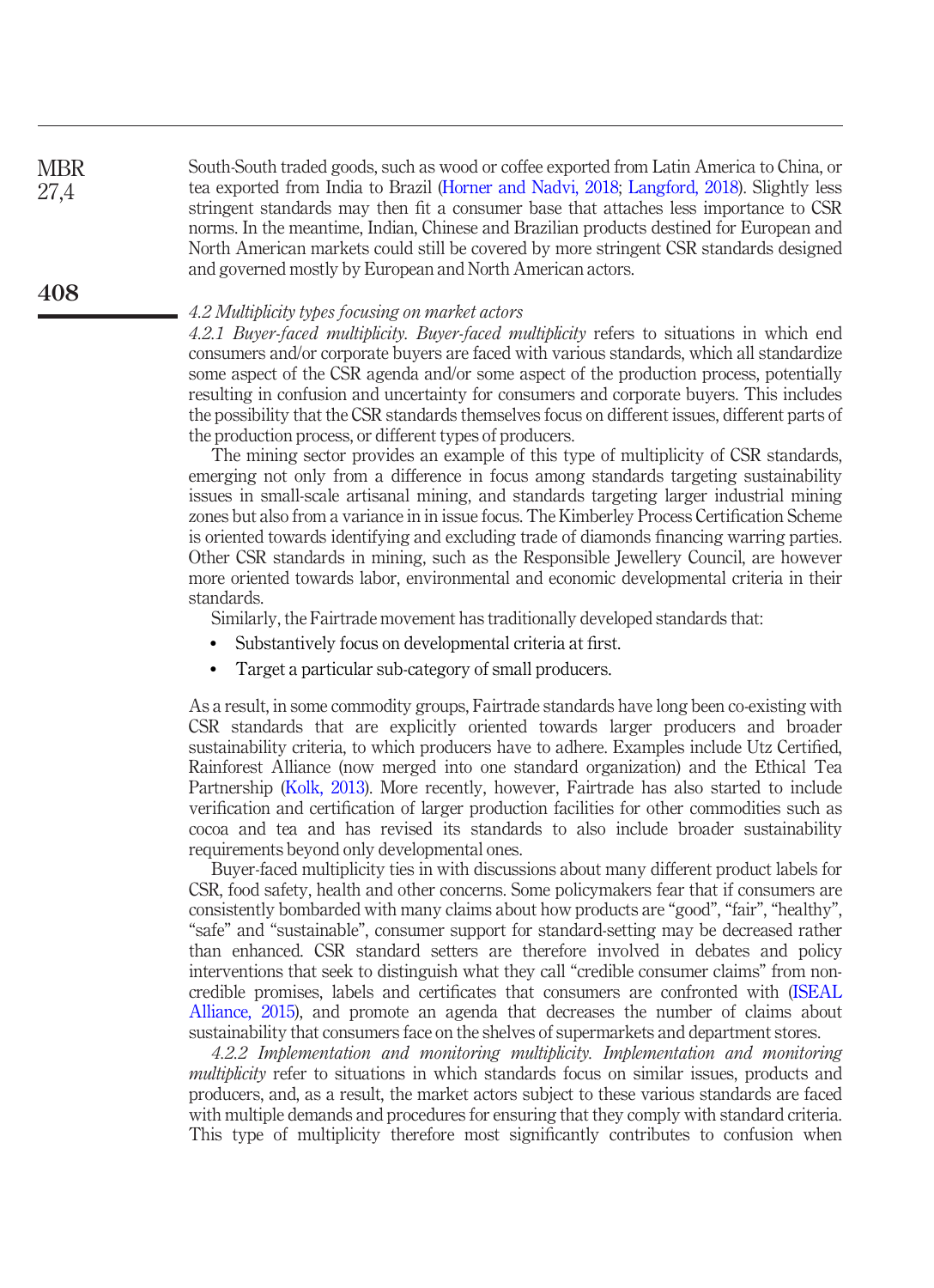standards are incongruent with one another, and to costs for producers being subject to multiple standard-setting efforts.

The apparel and footwear industries have been infamous for the phenomenon of monitoring multiplicity. In both sectors, the global dispersion and organizational disaggregation of the production process has resulted in suppliers trading with various buyers at the same time. When these buyers endorse different CSR standards, problems can emerge. Not long after the first CSR standards became operational in these industries, studies reported that apparel and footwear factories were visited several times by different auditors doing monitoring checks on behalf of different standard-setters and CSR schemes that were endorsed by different retailers and brands. This sparked discussion of so-called "audit fatigue" among producers being verified for standard compliance. "Audit fatigue" critics question the beneficial effect of factory and plant monitoring on the performance of suppliers in terms of social, environmental and developmental criteria ([Pruett](#page-23-10) *et al.*, 2005). Also noted was the fact that producers were faced with differing demands based on standards having different criteria.

A recent policy discussion involving implementation and monitoring multiplicity is the debate around what constitutes a living wage in CSR standards set for labor-intensive lowskill manufacturing and agricultural production chains. The need for a living wage for workers has risen on the agenda of CSR policymakers, but a discussion about how to measure a living wage, and how to build a roadmap towards paying it in supplying factories and plants has been going on for some time. A scientific methodology developed by Anker has widely been adopted as an approach to measuring living wage [\(Anker and Anker, 2017\)](#page-20-17), but a recent report describes that at the forefront of the corporate movement supporting implementation of living wage in CSR standards is a set of companies that endorse a multiplicity of possibly conflicting interpretations of how to pay such a wage ([Edwards](#page-21-9) et al.[, 2019](#page-21-9)). Beyond confusion, implementation and monitoring multiplicity also adds to the costs for the actors in the sectors involved. Schleifer and co-authors [\(Schleifer](#page-24-10) *et al.*, 2019b), for instance, describe how multiplicity in agricultural production chains poses challenges to producers, especially smallholders and small- and medium-sized enterprises. Transactions costs rise when producers are required to go through multiple verification trajectories for various standards, if they seek to sell their produce to different buyers or markets.

Implementation and monitoring multiplicity are often accompanied by competitive multiplicity, to which the next sub-section is devoted, but it does not necessarily imply competition among standards for business adoption or consumer recognition. Multiplicity in implementation and monitoring can be the result of one CSR standard that is offered to firms active in one consumer market, while another CSR standard focuses on firms active in another consumer market, but that these standards end up covering a similar supplier producer facility. Examples include standards that apply to GVCs in a raw material like cotton, which may be used for both athletic footwear and apparel, with both having different sectoral CSR standard-setting bodies. Similarly, soy can be used both as a food ingredient and as a biofuel, and the standardization of its production could lead to multiplicity as a result. In chemical production, plants that are similarly verified by multiple CSR standards may in the end be supplying to pharmaceutical production chains, but also other biochemical applications.

4.2.3 Competitive multiplicity. Competitive multiplicity refers to situations in which CSR standard-setters cater to similar firms as possible endorsers of their standards focused on similar CSR issues and products in a global value chain. To give an illustrative example, a retail firm, interested in standardizing human rights protection in a producer facility selling intermediate goods, for instance, is doubting whether to choose standard A, B or C, Global value chain governance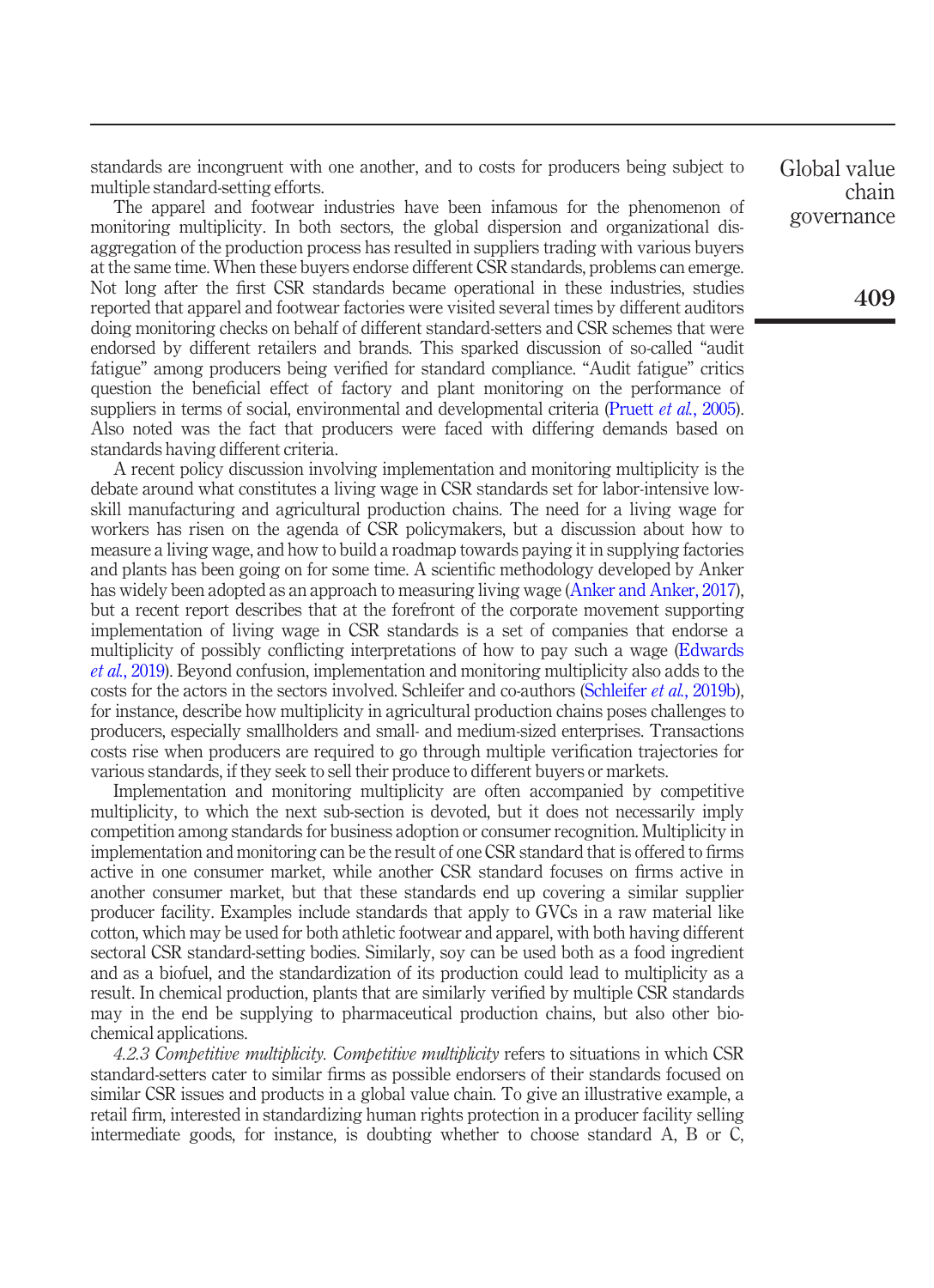**MBR** 27,4

410

recognizing that each of them offers a standard to the supply chain of retail firms covering human rights at such facilities. This type of multiplicity raises fears about a race to the bottom in which standard-setters make their standards more lenient to be attractive to firms, with the threat of lowering the effectiveness of CSR standard governance as a whole.

CSR standard-setters generally prefer not to emphasize that they sometimes compete for business endorsement and adoption of their standard. They would rather emphasize that each CSR standard brings something significant to an issue area, and that the impact of CSR standard-setting is therefore mutually advantageous and has complementary effects [\(Reinecke](#page-24-1) et al., 2012). Nevertheless, empirical evidence in cocoa, forestry and apparel production, amongst others, does suggest that businesses switch from one CSR standard to another, when both have similar issue and producer focus [\(Cashore](#page-20-7) et al., 2004; [Fransen,](#page-21-2) [2012](#page-21-2); [Fransen, 2015\)](#page-21-6). Moreover, representatives of CSR standard-setters have been known to competitively pursue similar large retailers and clothing brands for adoption of their particular standards.

The question of whether competitive multiplicity leads to races to the top or the bottom is quite difficult to answer. Studies addressing this question emphasize that its answer is quite sensitive to time, sector, issue area and the criterion in the standard that is analyzed for its "upward" or "downward" shift [\(Bernstein and Cashore, 2007;](#page-20-14) [Fransen, 2012;](#page-21-2) [Overdevest,](#page-23-3) [2010](#page-23-3)). In the case of CSR standards focused on forestry, for instance, an upward race has been identified in terms of environmental criteria in the standards that are related to international organization agreements, amongst other things. For CSR standards focused on apparel, both up and downward dynamics have been identified: downward in terms of time horizons for compliance and certificates verifying compliance, and upward for criteria on living wage.

A curious, paradoxical example of competitive multiplicity has been the evolution of multiple meta-standards. Meta-standards emerge to address challenges of standard multiplicity, and to counteract factors that challenge the effectiveness of CSR standards in general ([Derkx and Glasbergen, 2014](#page-20-18)). This means that through meta-standardization, amongst others competitive multiplicity and implementation multiplicity may be reduced through standard and process harmonization, and through support for agreements to mutual recognition among CSR standard-setters. Importantly, however, in various product categories, various meta-standards are applicable at the same time, thereby increasing, rather than reducing, competitive and implementation multiplicity. The two most frequently occurring meta-standard organizations are the ISEAL Alliance and the Global Social Compliance Programme (GSCP, now renamed the Sustainable Supply Chain Initiative, SSCI). ISEAL functions as a membership program for CSR standard organizations, stipulating what is considered appropriate CSR standard-setting in terms of standard development, governance, monitoring and evaluation. By joining ISEAL, CSR standards can refer to the respectability of ISEAL's criteria of standard-setting as an asset. GSCP/SSCI is governed by large global retailers such as Wal-Mart and Carrefour, and aims for structured and externally verified comparability among different CSR standards for various product categories. By going through this benchmarking process, CSR standards can boost their attractiveness for product categories relying on these retailers.

#### 4.3 Summing-up

Differing types of multiplicity have different consequences for the various actors involved in, or affected by, CSR standards, with important implications not only for the global governance of CSR but also for MNEs, especially in GVCs. Buyer-faced multiplicity mostly affects the strategic considerations of corporate buyers and consumers. Implementation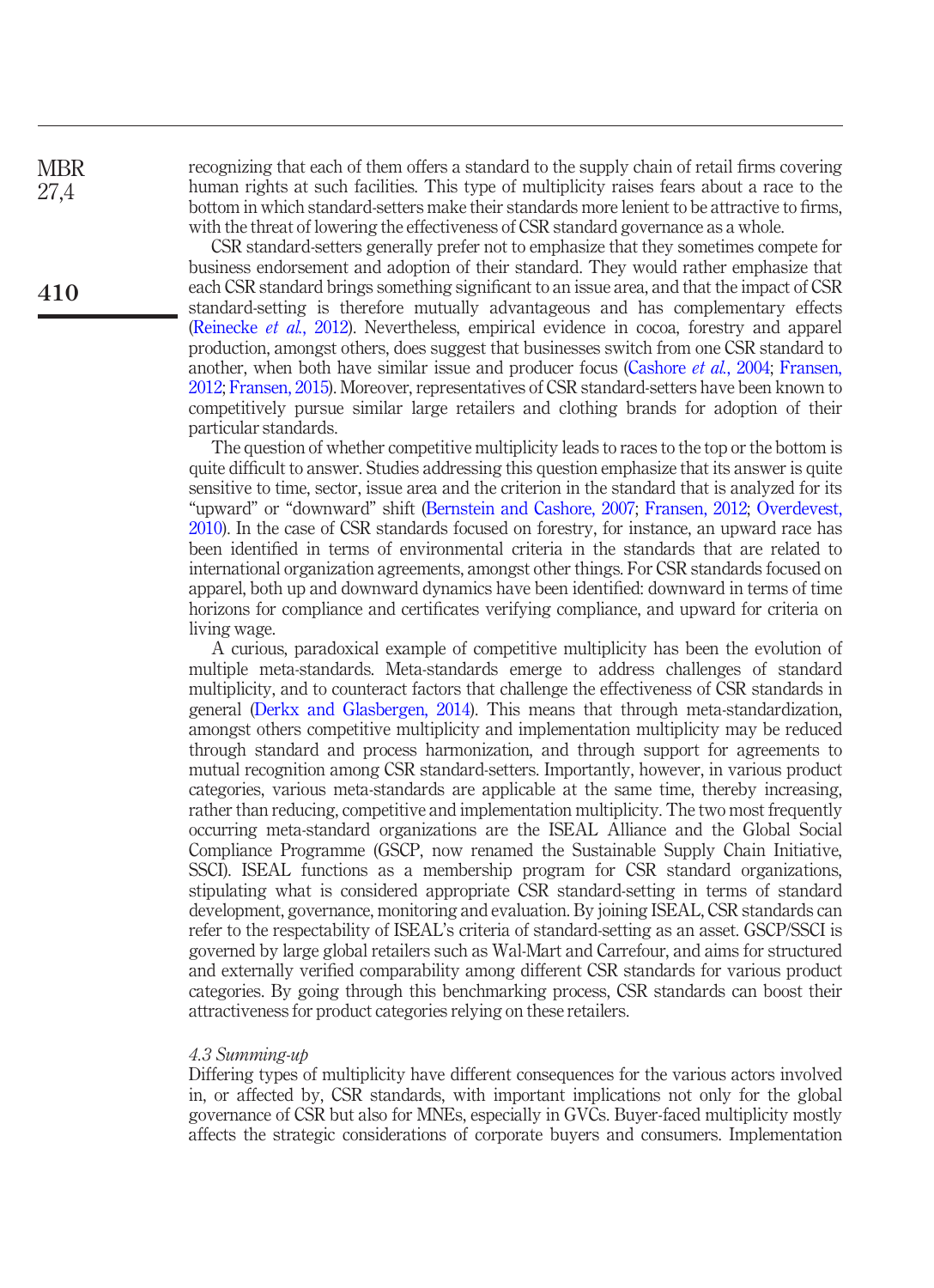multiplicity is primarily a cause for concern for producing firms subject to multiple standardizations, and for buying firms that have CSR policy commitments and find that this multiplicity lowers the effectiveness of standards. Competitive multiplicity is significant for all firms using these standards. Business–Society multiplicity and North–South multiplicity address the standards' responsiveness to a variety of economic and political demands, but in very different ways. Governmental–nongovermental multiplicity highlights tensions with regard to the standards relationship to the law and the state.

Similarly, different types of multiplicity affect the global governance of CSR through standards in different ways. As noted in [Table II,](#page-8-0) all types of multiplicity may negatively affect the *effectiveness* of standards in terms of its promotion of CSR values, but in different ways: competitive multiplicity may lower the quality or legitimacy of standards ([de Bakker](#page-20-10) et al.[, 2019\)](#page-20-10), implementation multiplicity can upset the implementation process, and buyerfaced multiplicity may confuse and possibly demotivate buyers seeking to adopt standards. Implementation multiplicity also negatively affects the *efficiency* of standard governance and, possibly, the *equity* of governance, as it increases the costs of implementation for those market actors that are subject to multiple standardizations up to the point where being subject to standardization becomes unattractive [\(ITC/EUI, 2017](#page-22-11)).

Identifying these types of multiplicity is therefore a first important step in precisely determining what standard multiplicity means for the governance of CSR in a given sector. But beyond the type(s) of multiplicity that can be observed, it is also important to examine the degree to which the standard-setters promoting these standards coordinate and collaborate, as well as the degree to which these standards are affected by meta-standard efforts to align their practices. For instance, an agricultural commodity may be covered by several CSR standards, but this multiplicity will not produce competition or complications in implementation if all CSR standards align with a particular meta-standard and agree to recognize the compliance of a producer with one standard as equivalent to the compliance with another standard. The approach presented here thus highlights the nuance needed when analyzing the dynamics of CSR standard multiplicity and its implications both for the governance of CSR and for MNEs, especially in the context of global value chains.

#### 5. Discussion and conclusions

#### 5.1 Quo vadis? ongoing multiplicity – or de-standardization?

The previous sections indicate a trend towards accelerating CSR standardization in GVCs: multiple standards add layers of rules on top of rules, with different legal qualities, and different ramifications for various parties, effectively prescribing and restricting the behavior of business and societal actors in both their productive activities and their efforts to create CSR standards. However, while studies identify a continuing, although slowly decreasing, pace in CSR standard proliferation [\(ITC/EUI, 2017;](#page-22-11) [Schleifer](#page-24-10) *et al.*, 2019b), the literature also identifies a counter-trend in various sectors. This movement towards "postregulatory governance", or de-standardization of CSR practices, effectively points to two mutually reinforcing phenomena in global value chains [\(Grabs, 2018;](#page-21-10) [Fransen, 2018;](#page-21-11) [Dietz](#page-21-12) et al.[, 2019](#page-21-12); [Ponte, 2019](#page-23-11)).

One key trend is that some multinational brands move away from CSR standards as devices to implement their CSR programs, meaning that they divest in getting their supply chain compliant with existing CSR standards. Instead, they invest more time and money in developing capability-building corporate programs, training and supporting suppliers to shift to more sustainable productive practices, rather than verifying their adherence to standards prescribing sustainable practices. Firms' motivations to turn their back on standards have yet to be studied more carefully empirically, but, for now, at least two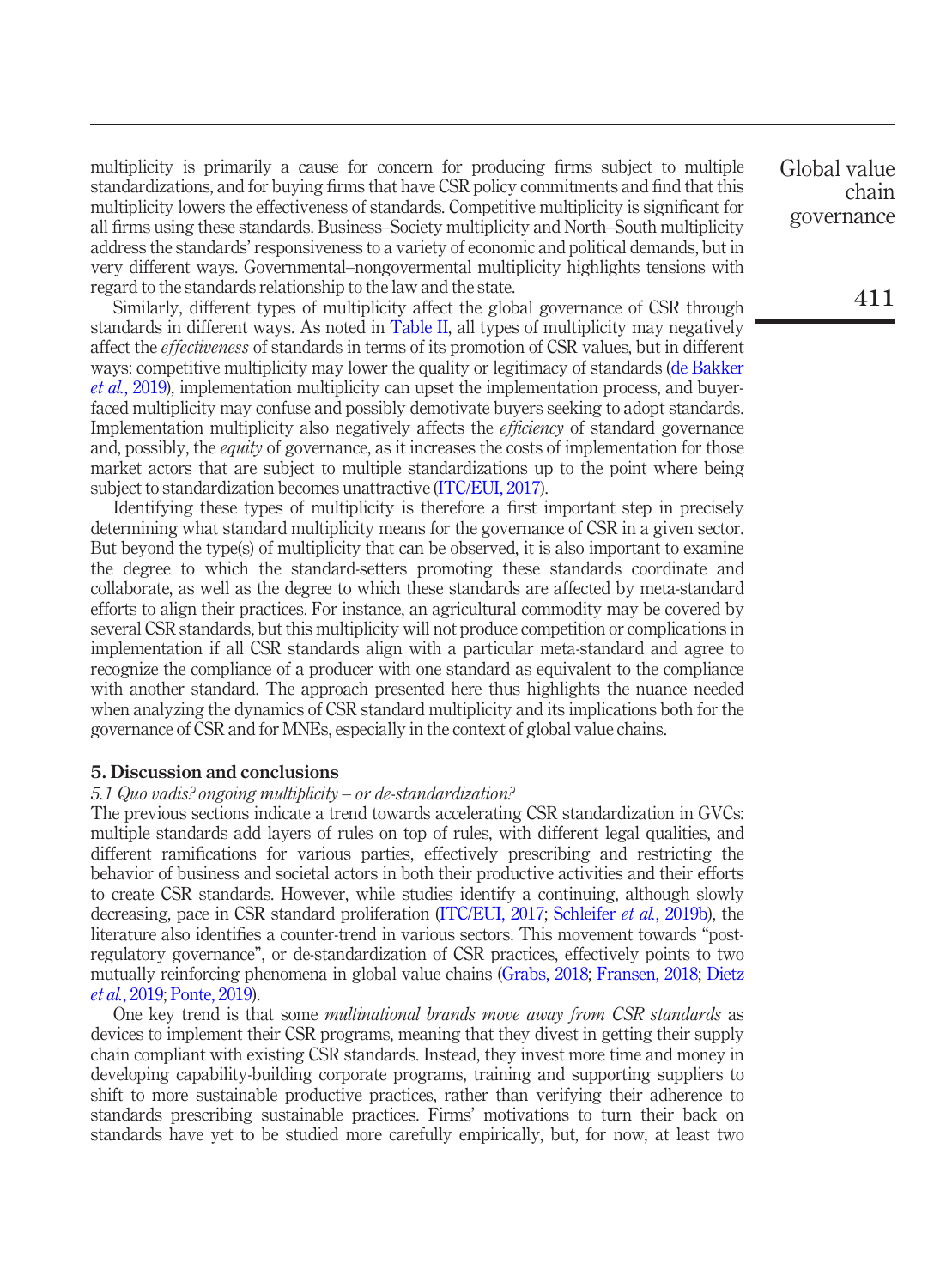hypotheses can be put forward. First, after some time, firms interested in CSR standards as devices for securing supply and decreasing risk seem to start considering these standards to be ineffective or too slow in contributing to their strategic goals, compared to other corporate capability-oriented approaches. Second, firms interested in CSR standards as a means to manage their reputation and increase market credibility find consumers and other stakeholders to be relatively unresponsive to existing CSR standards, certificates and product labels, so would rather advertise their own individual corporate efforts at creating a better world.

> Furthermore, organizations that were originally the governors and owners of CSR standards increasingly shift their activities towards activities in non-standard setting areas, such as corporate consultancy, assistance in capacity-building activities, research and advocacy towards governments and International Organizations. Examples include the Global Coffee Program, Fair Wear Foundation and Rainforest Alliance. The literature identifies these shifts among some key multinationals and (former) CSR standard-setting organizations in the apparel, cocoa, coffee and tea industries. Here too, the motivations of parties originally mainly supporting CSR standard-setting deserve further study, and we can for now only offer the following clues based on exploratory study. First, some standardsetters have undergone a learning trajectory, which made them realize that many other interventions are needed next to CSR standards to achieve sustainable supply chains, and therefore invest in these other activities. Second, some standard-setters still rely financially on large donors such as governments and international organizations, and with these donors developing more of an appetite for other interventions than standard-setting activities, organizations follow donor preferences. Finally, in some sectors, CSR standard-setting organizations adjust to business preferences for other services and partnerships than standard-setting oriented ones.

### 5.2 Conclusions and contributions

**MBR** 27,4

412

This paper aimed to offer new perspectives on CSR standard and GVC governance, especially from an IB perspective and to contribute to a more systematic understanding of the multiplicity of standards and standard-setters, as well as their dynamics and interrelationships. It started with an examination of the degree to which new types of CSR standards, in particular from emerging economies, international organizations and metastandard organizations contributed to multiplicity, and the dynamics of their emergence and functioning. We subsequently explained how the number of active standards in a particular sector does not necessarily imply competition and implementation problems among standards, as some product categories reveal complementarity among standards because they focus on different producers, issue areas and geographies, revealing the need for a more nuanced approach. It is also necessary to reflect on current trends, as there are indications for both continued and even accelerating CSR standard multiplicity, in parallel to a countermovement towards de-standardization, led by both firms and other standard-setting organizations.

This perspectives paper moves beyond previous studies that typically considered standard multiplicity to have mostly negative consequences across all product categories [\(Biermann](#page-20-5) et al., 2009; [ITC/EUI, 2017](#page-22-11)). It also extends existing insights by examining the different types of CSR standard multiplicity, their key characteristics and their implications for various types of firms and other actors to shed light on CSR and GVC governance. In doing so, we contribute to, and helps build bridges between, the political science/ governance-related literatures on the one hand, and IB, on the other hand. The CSR angle additionally has an international development policy relevance that can further enrich the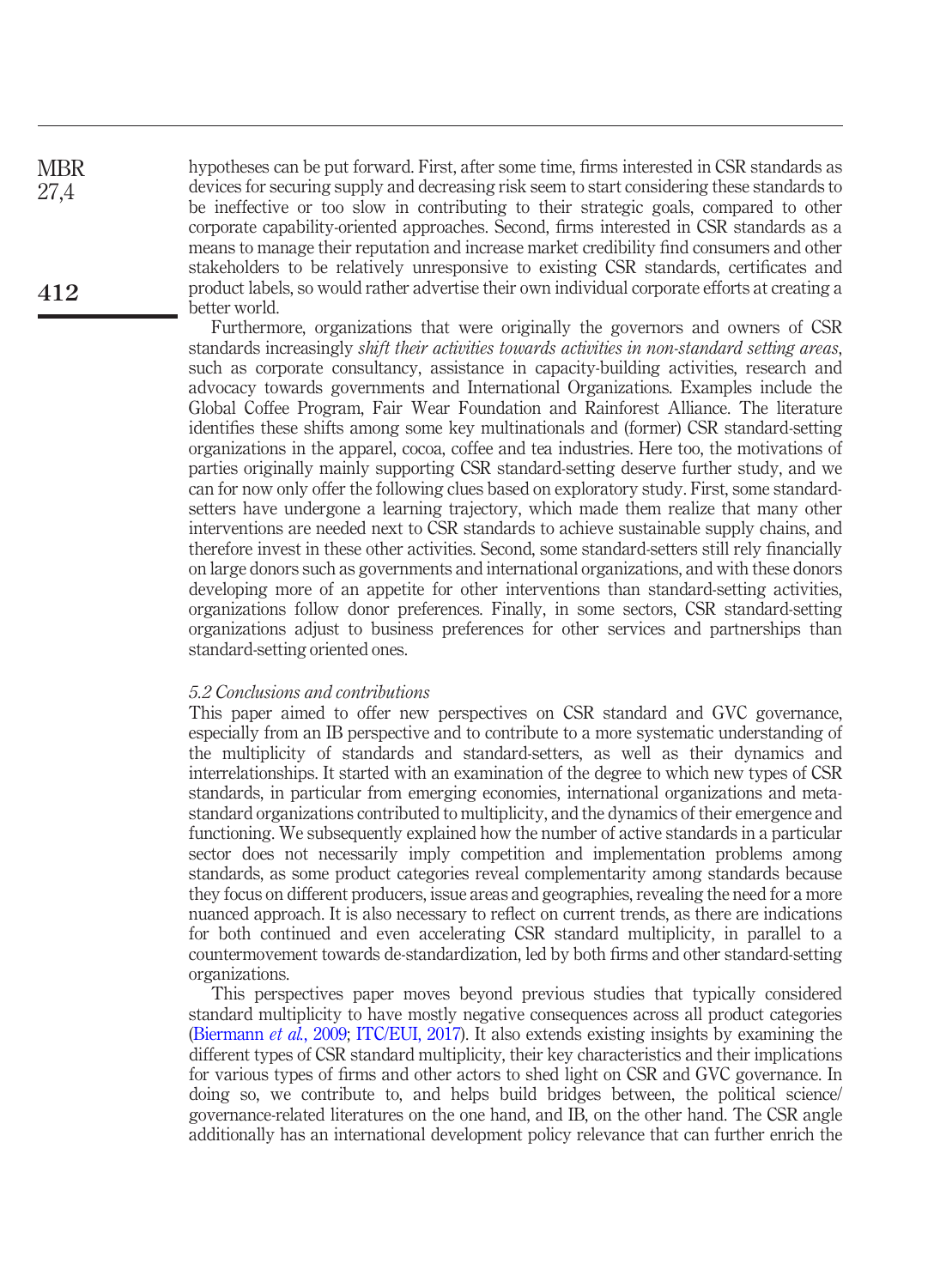GVC approach which, as Gereffi [\(2019\)](#page-21-13) recently pointed out, spanned the public (society) and the private (firm) from the beginning. In our view, the IB GVC literature in particular should pay more attention to the specifics and intricacies of CSR standard-setting, as these are crucial for a proper understanding of the strategies of lead firms, for the way they interact with other firms and stakeholders, and for research on MNEs more generally (see below).

Additionally, this study also helps nuance current approaches in a few domains in IB. In their recent overview of MNEs from developed countries investing into developing economies, Luo et al. [\(2019\),](#page-23-12) for instance, highlight the "insiderization" of MNEs, meaning the strategies MNEs can pursue after they have entered developing economies, as one of the main areas for future research. Our paper highlighted the wide variation that exists in terms of CSR standards, their multiplicity and their interactions, in different locations, global value chains and products, suggesting that future studies of "insiderization" should take into account the CSR standard dynamics surrounding the MNE's particular activities and value chains. The importance of CSR in MNEs' entry strategies in developing economies has been amply recognized, meaning that understanding the specific dynamics around CSR standards can prove crucial as MNEs seek to "insiderize" their activities to adapt to the often very divergent local contexts in which they operate.

Moreover, the approach taken in our paper can also help diagnose the type of challenges that specific product categories (exemplified in [Table AI](#page-26-0) in the Appendix) may face due to a multiplicity of CSR standards, and what actions may be taken to counteract such challenges. First, and importantly, multiplicity is all but absent in a large array of product categories and global value chains, signaling that proliferation of CSR standards in product categories is not a defining feature of CSR standard-setting. Second, confusion and uncertainty among buyers is likely to emerge in product categories with buyer-faced multiplicity, but without competitive and implementation multiplicity, which decreases support for CSR standardsetting activities. Third, in product categories with competitive and implementation multiplicity, coordination is needed to prevent decreased effectiveness of standards, and inequitable distribution of costs along the value chain that result from implementation overlap. Meta-standards could address this issue, but as mentioned above, their current multiplicity may make things more difficult. Finally, among product categories characterized by competition between multi-stakeholder and business-driven standards, the question emerges of how inclusive the prevailing model of CSR standard governance will be and whether it leads to equitable interest representation across the business-society divide, with important ethical implications.

## 5.3 Implications and areas for further research

Our paper opens many avenues for future research around *multiplicity and its consequences*, both for research on GVCs and beyond. For instance, it highlights the importance of CSR standards that are developed in emerging economies. Even though these newly emerging locally-focused CSR standards have been explored recently [\(Knorringa and Nadvi, 2016](#page-22-13); [Schouten and Bitzer, 2015](#page-24-2)), we are only beginning to understand the specific dynamics around those standards. In particular, it would be interesting to examine whether these "Southern" standards are predominantly focused on domestic markets, or on South–South GVCs, or whether they are connected to North–South GVCs. The answer to these questions has important implications, as the balance of power in the chains and the type of chains involved, for example, is likely to impact the way CSR is governed in these chains and how MNEs from both developed and emerging economies behave.

Similarly, the complex dynamics underlying the evolution of the multiplicity of standards [\(Fransen, 2011;](#page-21-1) [Overdevest, 2010\)](#page-23-3), the de-standardization of CSR practices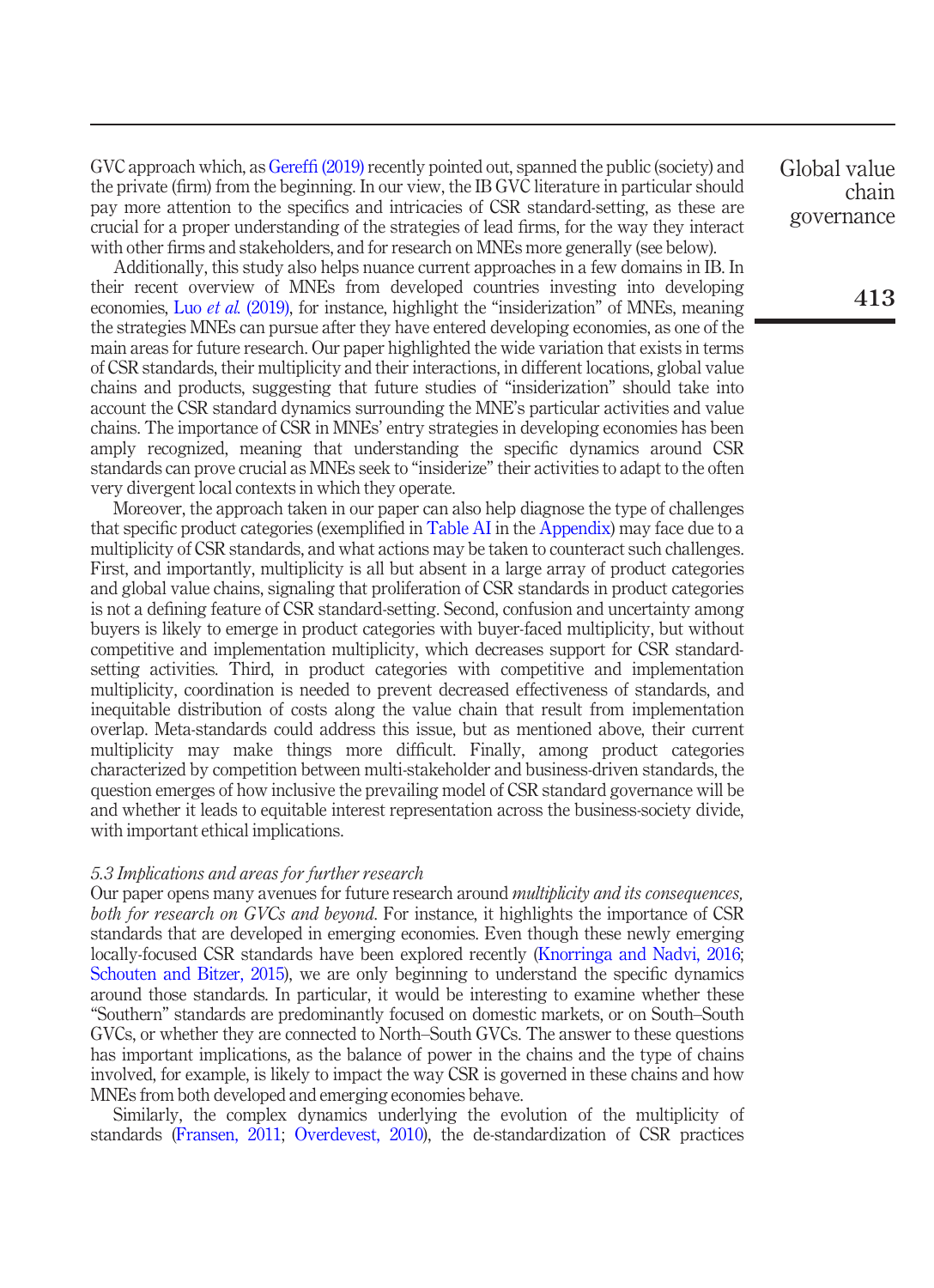[\(Grabs, 2018;](#page-21-10) [Fransen, 2018;](#page-21-11) Dietz et al.[, 2019;](#page-21-12) [Ponte, 2019\)](#page-23-11) and the emergence of local standards [\(Knorringa and Nadvi, 2016;](#page-22-13) [Schouten and Bitzer, 2015](#page-24-2)) can be expected to have important implications for discussions of environmental and social upgrading by producers in GVCs, which are claimed to be redefining the contours of capitalism on a global scale in the twenty-first century (Gereffi[, 2018\)](#page-21-14). The question of the relationship between CSR standard multiplicity and environmental and social upgrading strategies is linked to questions about how the costs for compliance with standards are divided within GVCs. It is often feared that most of these costs are pushed down to producers, while benefits accrued through consumer price mark-ups stay with buying firms. Further research could unearth how multiplicity could enhance or diminish, what [Ponte \(2019\)](#page-23-11) has termed, the "sustainability squeeze", by either enhancing costs or offering more room for bargaining for producers in GVCs.

Furthermore, the impact of the emergence of UN guidelines and their potential adoption in several countries ([LeBaron and Rühmkorf, 2017](#page-23-8)) is still not fully understood, given their recent development. Yet, such guidelines could have important implications for the way in which MNEs approach GVC governance, as they are likely to modify the dynamics and impact of multiple standards in some product categories. A relevant question here is whether increasing requirements concerning information, monitoring and remediation of human rights risks transforming MNE supply chain management, possibly in the direction of supply chain rationalization and more buying-MNE control of what gets produced by whom and where. Authors have identified that through both multiple CSR standardization efforts and de-standardized CSR efforts, many of the largest MNEs that are known as frontrunners in CSR have transformed their supply chain and risk management practices [\(Dauvergne and Lister, 2013;](#page-20-19) [Ponte, 2019](#page-23-11)). Due diligence regulation as an off-shoot of international organization standardization efforts could mean that such transformations proliferate across sectors, given that most due diligence regulation targets not just subsets of firms, but rather all firms active in a market, registered in a country, or listed on a particular stock market.

The many aspects highlighted in this paper also have implications for current work that is more specifically focused on *lead firms in GVCs*, from an IB perspective. [Strange and](#page-24-4) [Humphrey \(2018\),](#page-24-4) for example, have recently argued that alternative governance arrangements ("between market and hierarchy") within externalized GVCs can be described by using two main dimensions, i.e. the codifiability of information on the one hand, and the power asymmetry between the lead firm and its GVC partners, on the other. The authors put them in a two-by-two matrix (with low/high for each dimension) and characterize the four resulting quadrants as approaches by lead firms to exercise control. Interestingly, except for the low/low quadrant (labelled as "strategic alliance"), the other three quadrants ("direct coordination", "embedded coordination" and "contracts with behavior controls"), for some of which they use examples related to CSR-related standards, can be substantially enriched and extended when incorporating the findings of our paper. Our approach, albeit focusing on CSR standards, can shed further light on the nuanced dynamics that may exist within the chain, as it shows the complexity of both information about CSR standards and the power dynamics among the many partners surrounding a GVC and entail a greater variety of dimensions.

In addition, this study provides insights that may be valuable for fine-tuning the relational perspective to GVC governance that already characterizes the GVC as being composed of the lead (or orchestrating) firm's (direct) GVC partners as well as those "outside of the immediate value chain", including NGOs and other intermediaries [\(Kano, 2018,](#page-22-8) p. 692). These insights will facilitate the development of a thorough understanding of the diversity

414

**MBR** 27,4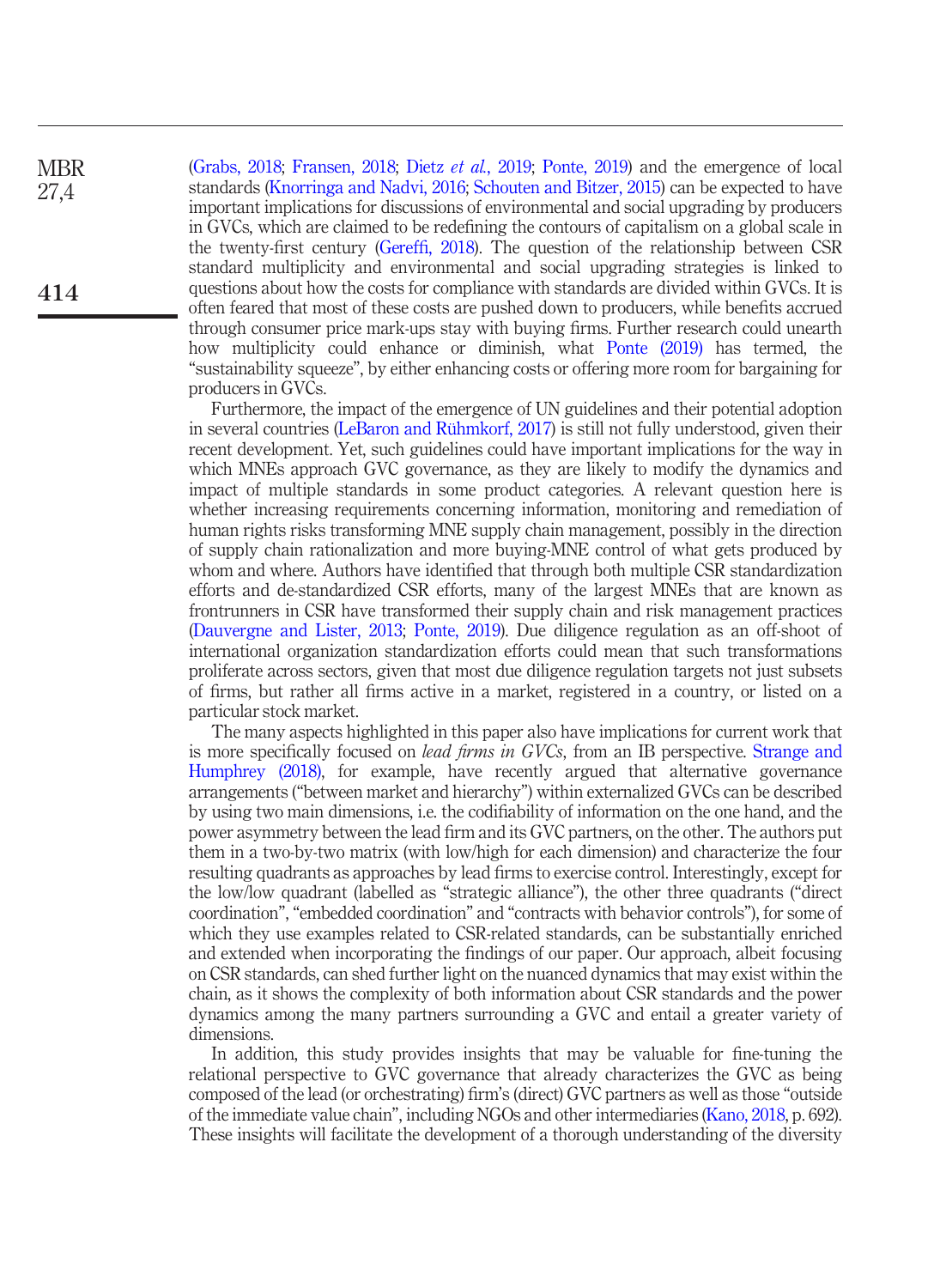and combinations of CSR standard-setters that have become particularly important partners in GVCs in a range of sectors and product categories. However, our work has implications beyond "enlisting" these types of organizations (which Kano identifies as one of the six social mechanisms for GVCs' orchestrating firms to economize on bounded rationality respectively bounded reliability, and to facilitate capability creation), and where CSR-related aspects clearly come to the fore. Beyond the role of partners, this paper's approach may help to shed light on how firms can develop CSR-related firm-specific advantages ([Kolk, 2010\)](#page-22-17) built around such "stakeholder-mandated" capabilities ([Verbeke, 2009\)](#page-24-15). This applies to several of the other social mechanisms identified by Kano. For example, the "generating relational capital" and "multilateral feedback" categories [\(Kano, 2018,](#page-22-8) p. 693) contain several components related to norms, standards, expectations and communications, when seen from a CSR lens, and might thus also affect the interactions of the social exchange mechanisms as well as the nature of the orchestrating firm's role as "GVC community leader".

Finally, beyond the governance of GVCs, the implications of standard multiplicity for firms and how they can react to it is intriguing, and could advance our understanding of not only CSR standard multiplicity *ber se* but also, more broadly, of *institutional and market* complexity, which may be most notable in emerging economies (Luo et al.[, 2019\)](#page-23-12). Institutional complexity emerges when a firm faces competing demands from different actors in the institutional environment ([Greenwood](#page-22-18) *et al.*, 2011). As such, CSR standards can be viewed as the practical embodiment of demands emanating from one or several actors. Not only would the exploration of CSR standard multiplicity as a type of institutional complexity help to distinguish between implicit demands, such as norms, and explicit demands, such as standards, that come from institutional actors, but it would also deepen insights concerning competition versus compatibility between these demands, which our study highlights. Such follow-up research could further distinguish between different types and levels of enforcement, which could, in turn, provides important insights into how firms react to these demands as well.

In addition, the difference between various types of products across locations points to a need to further explore how the multiplicity of standards may be affected by differences across institutional contexts. CSR standards, as "new regulators", provide a governance framework that is an alternative to formal forms of governance. As such, they can be theorized as a form of governance that fills institutional voids, often defined as a lack of formal institutional frameworks to govern transactions (Doh et al.[, 2017](#page-21-15); [Khanna and](#page-22-19) [Palepu, 2013](#page-22-19); [Parmigiani and Rivera-Santos, 2015\)](#page-23-13), suggesting that different types of institutional voids are likely to be filled by different combinations of CSR standards. Recent research indicates that institutional voids vary in their form and impact (Doh et al.[, 2017\)](#page-21-15), and in the role played by different market actors and other stakeholders to fill them (Ge *[et al.](#page-21-16)*, [2018;](#page-21-16) [Webb](#page-24-16) *et al.*, 2019). Our study underlines the importance of recognizing the dynamics between different stakeholders to understand how institutional voids can be filled. The exploration of the multiplicity of CSR standards, of their competitive or non-competitive interactions, and of their variation across both product-based and location-based contexts, albeit focused on CSR, can provide another way to explore the complexity associated with institutional voids filled by different actors in parallel. Luo *et al.* [\(2019\)](#page-23-12) point to the fact that, in some large emerging economies, it may not so much be absence of institutions, but their multiplicity, multi-directionality, instability and ambiguity, suggesting that the approach taken in our paper be fruitfully replicated to analyze these other types of institutional voids. Overall, we hope that this paper will entice scholars to investigate standard multiplicity in more detail and help shed further light on the dynamics and peculiarities of international CSR and GVC governance.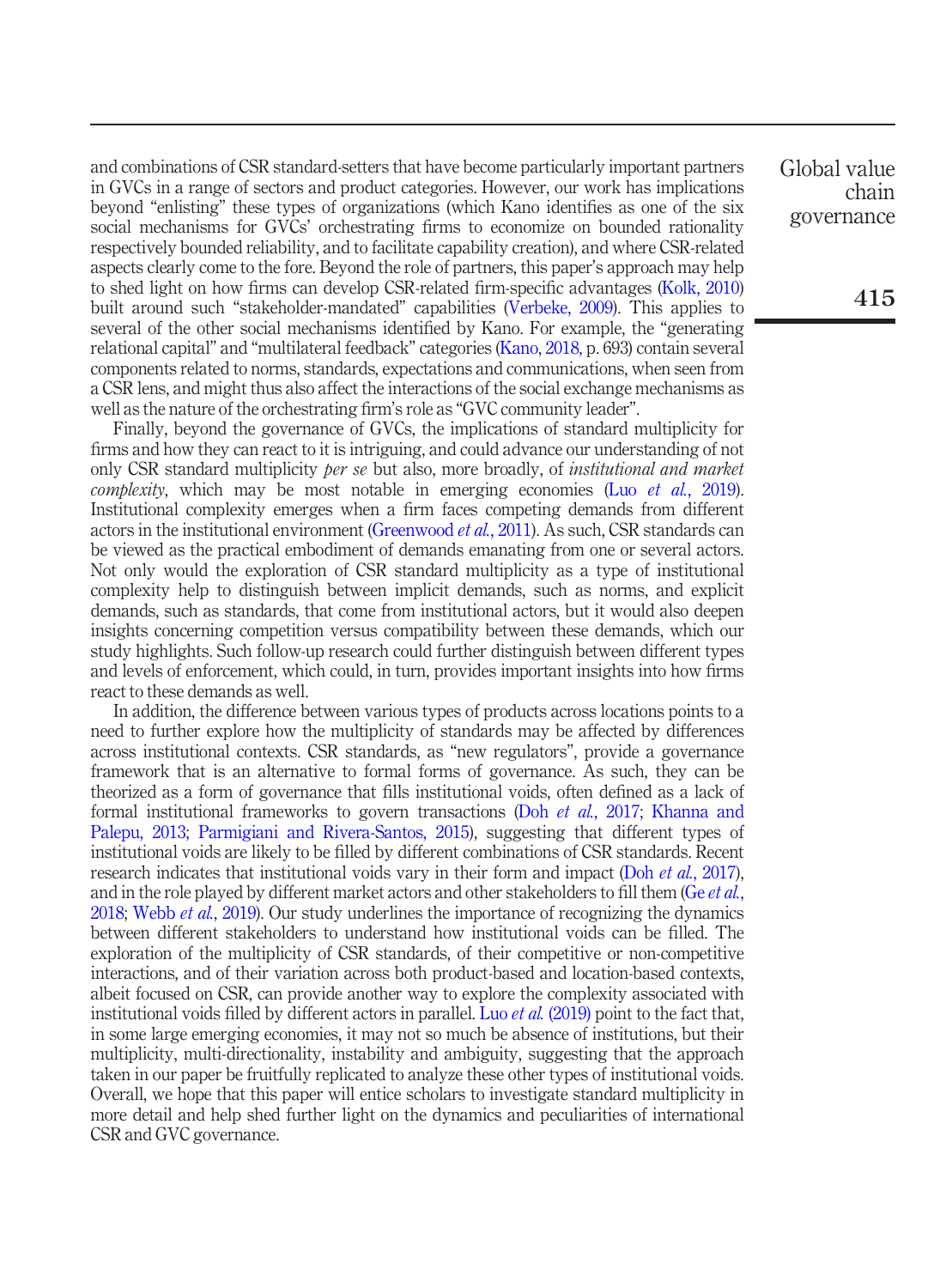<span id="page-20-20"></span><span id="page-20-19"></span><span id="page-20-18"></span><span id="page-20-17"></span><span id="page-20-16"></span><span id="page-20-15"></span><span id="page-20-14"></span><span id="page-20-13"></span><span id="page-20-12"></span><span id="page-20-11"></span><span id="page-20-10"></span><span id="page-20-9"></span><span id="page-20-8"></span><span id="page-20-7"></span><span id="page-20-6"></span><span id="page-20-5"></span><span id="page-20-4"></span><span id="page-20-3"></span><span id="page-20-2"></span><span id="page-20-1"></span><span id="page-20-0"></span>

| <b>MBR</b> | References                                                                                                                                                                                                                                                                    |
|------------|-------------------------------------------------------------------------------------------------------------------------------------------------------------------------------------------------------------------------------------------------------------------------------|
| 27,4       | Abbott, K.W. (2017), "Orchestrating experimentation in non-state environmental commitments",<br><i>Environmental Politics, Vol. 26 No. 4, pp. 738-763.</i>                                                                                                                    |
|            | Abbott, K.W., Genschel, P., Snidal, D. and Zangl, B. (2016), "Two logics of indirect governance:<br>delegation and orchestration", <i>British Journal of Political Science</i> , Vol. 46 No. 4, pp. 719-729.                                                                  |
| 416        | Anker, R. and Anker, M. (2017), Living Wages around the World: Manual for Measurement, Edward<br>Elgar Publishing, Cheltenham.                                                                                                                                                |
|            | Auld, G. (2014), Constructing Private Governance: The Rise and Evolution of Forest, Coffee, and<br><i>Fisheries Certification, Yale University Press, New Haven, CT.</i>                                                                                                      |
|            | Auld, G. and Gulbrandsen, L.H. (2010), "Transparency in nonstate certification: consequences for<br>accountability and legitimacy", Global Environmental Politics, Vol. 10 No. 3, pp. 97-119.                                                                                 |
|            | Bair, J. and Palpacuer, F. (2015), "CSR beyond the corporation: contested governance in global value<br>chains", <i>Global Networks</i> , Vol. 15 No. s1, pp. 1-19.                                                                                                           |
|            | Bartley, T. (2007), "Institutional emergence in an era of globalization: the rise of transnational private<br>regulation of labor and environmental conditions", American Journal of Sociology, Vol. 113 No. 2,<br>pp. 297-351.                                               |
|            | Bernstein, S. and Cashore, B. (2007), "Can non-state global governance be legitimate? An analytical<br>framework", Regulation and Governance, Vol. 1 No. 4, pp. 347-371.                                                                                                      |
|            | Biermann, F., Pattberg, P., van Asselt, H. and Zelli, F. (2009), "The fragmentation of global governance<br>architectures: a framework for analysis", <i>Global Environmental Politics</i> , Vol. 9 No. 4, pp. 14-40.                                                         |
|            | Börzel, T.A. and Risse, T., E., G., W., P.L. (2005), Public-Private Partnerships: Effective and Legitimate<br>Tools of Transnational Governance, Complex Sovereignty: Reconstituting Political Authority in<br>the 21st Century, University of Toronto Press, Toronto.        |
|            | Boström, M. (2006), "Regulatory credibility and authority through inclusiveness: standardization<br>organizations in cases of eco-labelling", Organization, Vol. 13 No. 3, pp. 345-367.                                                                                       |
|            | Brammer, S., Jackson, G. and Matten, D. (2012), "Corporate social responsibility and institutional<br>theory: new perspectives on private governance", Socio-Economic Review, Vol. 10 No. 1, pp. 3-28.                                                                        |
|            | Cashore, B. and Stone, M.W. (2012), "Can legality verification rescue global Forest governance?:<br>Analyzing the potential of public and private policy intersection to ameliorate Forest challenges<br>in Southeast Asia", Forest Policy and Economics, Vol. 18, pp. 13-22. |
|            | Cashore, B., Auld, G. and Newsom, D. (2004), Governing through Markets: Forest Certification and the<br><i>Emergence of Non-State Authority</i> , Yale University Press, New Haven, CT.                                                                                       |
|            | Child, J. and Rodrigues, S.B. (2011), "How organizations engage with external complexity: a political<br>action perspective", Organization Studies, Vol. 32 No. 6, pp. 803-824.                                                                                               |
|            | Christmann, P. and Taylor, G. (2002), "Globalization and the environment: strategies for international<br>voluntary environmental initiatives", Academy of Management Perspectives, Vol. 16 No. 3,<br>pp. 121-135.                                                            |
|            | Conzelmann, T. (2012), "A procedural approach to the design of voluntary clubs: negotiating the<br>responsible care global charter", Socio-Economic Review, Vol. 10 No. 1, pp. 193-214.                                                                                       |
|            | Dauvergne, P. and Lister, J. (2013), <i>Eco-Business: A Big-Brand Takeover of Sustainability</i> , MIT Press,<br>Cambridge, MA.                                                                                                                                               |
|            | de Bakker, F.G.A., Rasche, A. and Ponte, S. (2019), "Multi-Stakeholder initiatives on sustainability: a<br>cross-disciplinary review and research agenda for business ethics", Business Ethics Quarterly,<br>Vol. 29 No. 03, pp. 343-383.                                     |
|            | Dentoni, D., Bitzer, V. and Schouten, G. (2018), "Harnessing wicked problems in multi-stakeholder<br>partnerships", <i>Journal of Business Ethics</i> , Vol. 150 No. 2, pp. 333-356.                                                                                          |
|            | Derkx, B. and Glasbergen, P. (2014), "Elaborating global private Meta-governance: an inventory in the<br>realm of voluntary sustainability standards", <i>Global Environmental Change</i> , Vol. 27, pp. 41-50.                                                               |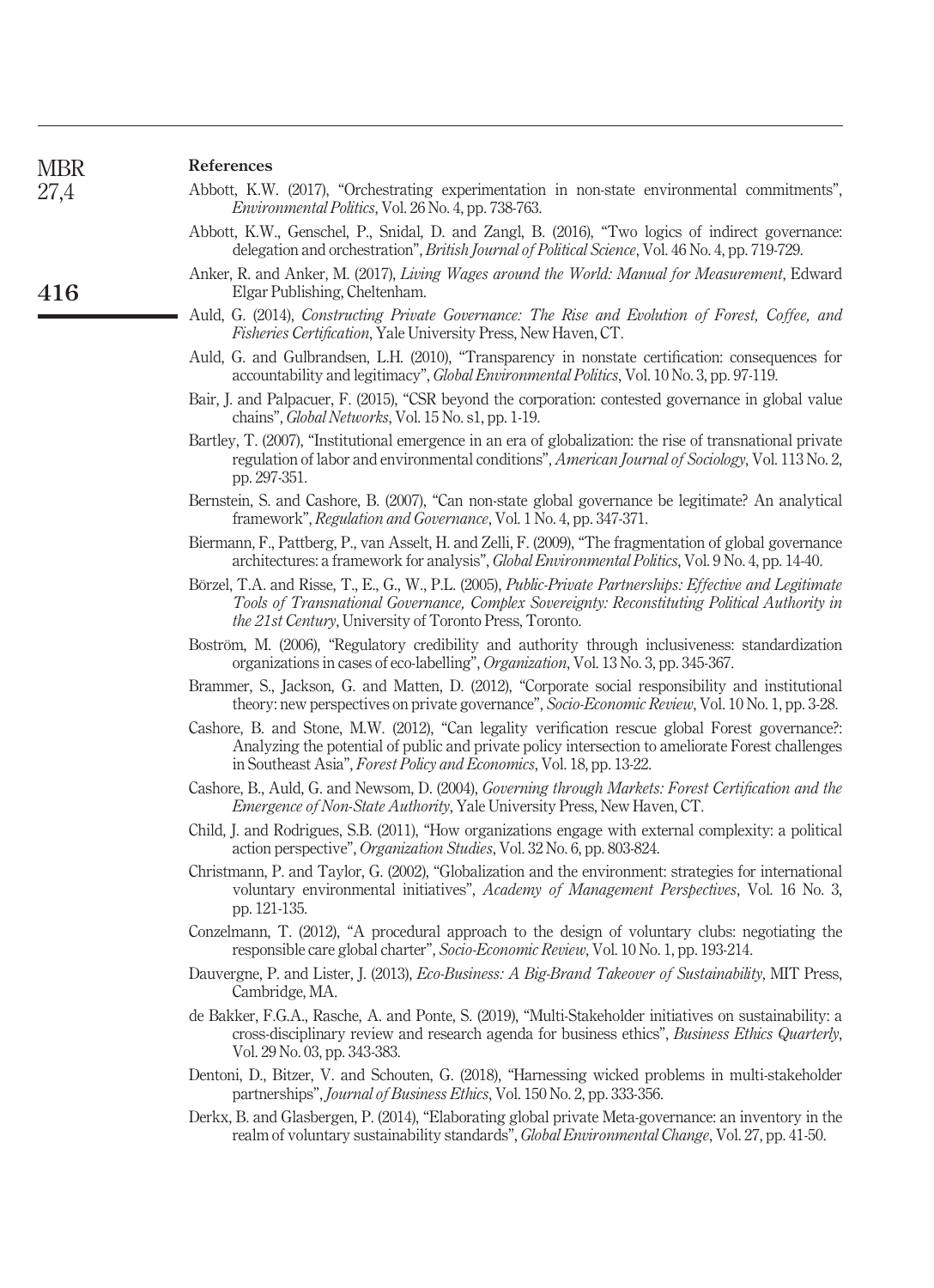- <span id="page-21-12"></span>Dietz, T. Grabs, J. and Chong, A.E. (2019), "Mainstreamed voluntary sustainability standards and their effectiveness: evidence from the honduran coffee sector", Regulation and Governance, available at: [doi.org/10.1111/rego.12239.](http://doi.org/10.1111/rego.12239)
- <span id="page-21-7"></span>Dingwerth, K. and Pattberg, P. (2009), "World politics and organizational fields: the case of transnational sustainability governance", European Journal of International Relations, Vol. 15 No. 4, pp. 707-743.
- <span id="page-21-3"></span>Doh, J.P. and Guay, T.R. (2004), "Globalization and corporate social responsibility: how nongovernmental organizations influence labor and environmental codes of conduct", in Daniel, S.J. and Reitsperger, W.D. (Eds), Management and International Review, Gabler Verlag, Wiesbaden, pp. 7-29.
- <span id="page-21-15"></span>Doh, J.P., Rodrigues, S., Saka-Helmhout, A. and Makhija, M. (2017),"International business responses to institutional voids", Journal of International Business Studies, Vol. 48 No. 3, pp. 293-307.
- <span id="page-21-9"></span>Edwards, R., Hunt, T. and LeBaron, G. (2019), Corporate Commitments to Living Wages in the Garment Industry, Sheffield Political Economy Research Institute, Sheffield.
- <span id="page-21-17"></span>Egels-Zandén, N. (2014), "Revisiting supplier compliance with MNC codes of conduct: recoupling policy and practice at Chinese toy suppliers", Journal of Business Ethics, Vol. 119 No. 1, pp. 59-75.
- <span id="page-21-4"></span>Egels-Zandén, N. and Wahlqvist, E. (2007), "Post-partnership strategies for defining corporate responsibility: the business social compliance initiative", *Journal of Business Ethics*, Vol. 70 No. 2, pp. 175-189.
- <span id="page-21-1"></span>Fransen, L.W. (2011), "Why do private governance organizations not converge? A political– institutional analysis of transnational labor standards regulation", Governance, Vol. 24 No. 2, pp. 359-387.
- <span id="page-21-2"></span>Fransen, L.W. (2012), "Multi-stakeholder governance and voluntary programme interactions: legitimation politics in the institutional design of corporate social responsibility", Socio-Economic Review, Vol. 10 No. 1, pp. 163-192.
- <span id="page-21-6"></span>Fransen, L.W. (2015), "The politics of Meta-governance in transnational private sustainability governance", Policy Sciences, Vol. 48 No. 3, pp. 293-317.
- <span id="page-21-11"></span>Fransen, L.W. (2018), "Beyond regulatory governance? On the evolutionary trajectory of transnational private sustainability governance", Ecological Economics, Vol. 146, available at: [doi.org/10.1016/](http://doi.org/10.1016/j.ecolecon.2018.01.005) [j.ecolecon.2018.01.005](http://doi.org/10.1016/j.ecolecon.2018.01.005)
- <span id="page-21-0"></span>Fransen, L.W. and Kolk, A. (2007), "Global rule-setting for business: a critical analysis of multistakeholder standards", Organization, Vol. 14 No. 5, pp. 667-684.
- <span id="page-21-16"></span>Ge, J., Carney, M. and Kellermanns, F. (2018), "Who fills institutional voids? Entrepreneurs' utilization of political and family ties in emerging markets", Entrepreneurship Theory and Practice, available at: [doi.org/10.1177/1042258718773175.](http://doi.org/10.1177/1042258718773175)
- <span id="page-21-5"></span>Gereffi, G. (2014), "Global value chains in a post-Washington consensus world", Review of International Political Economy, Vol. 21 No. 1, pp. 9-37.
- <span id="page-21-14"></span>Gereffi, G. (2018), Global Value Chains and Development: Redefining the Contours of 21st Century Capitalism, Cambridge University Press, Cambridge.
- <span id="page-21-13"></span>Gereffi, G. (2019), "Global value chains and international development policy: bringing firms, networks and policy-engaged scholarship back in", Journal of International Business Policy, Vol. 2 No. 3, available at: [doi.org/10.1057/s42214-019-00028-7.](http://doi.org/10.1057/s42214-019-00028-7)
- <span id="page-21-18"></span>Gereffi, G., Humphrey, J. and Sturgeon, T. (2005), "The governance of global value chains", Review of International Political Economy, Vol. 12 No. 1, pp. 78-104.
- <span id="page-21-8"></span>Glasbergen, P. and Schouten, G. (2015), "Transformative capacities of global private sustainability standards", Journal of Corporate Citizenship, Vol. 58, pp. 85-101.
- <span id="page-21-10"></span>Grabs, J. (2018), "Assessing the institutionalization of private sustainability governance in a changing coffee sector", Regulation and Governance, [doi.org/10.1111/rego.12212.](http://doi.org/10.1111/rego.12212)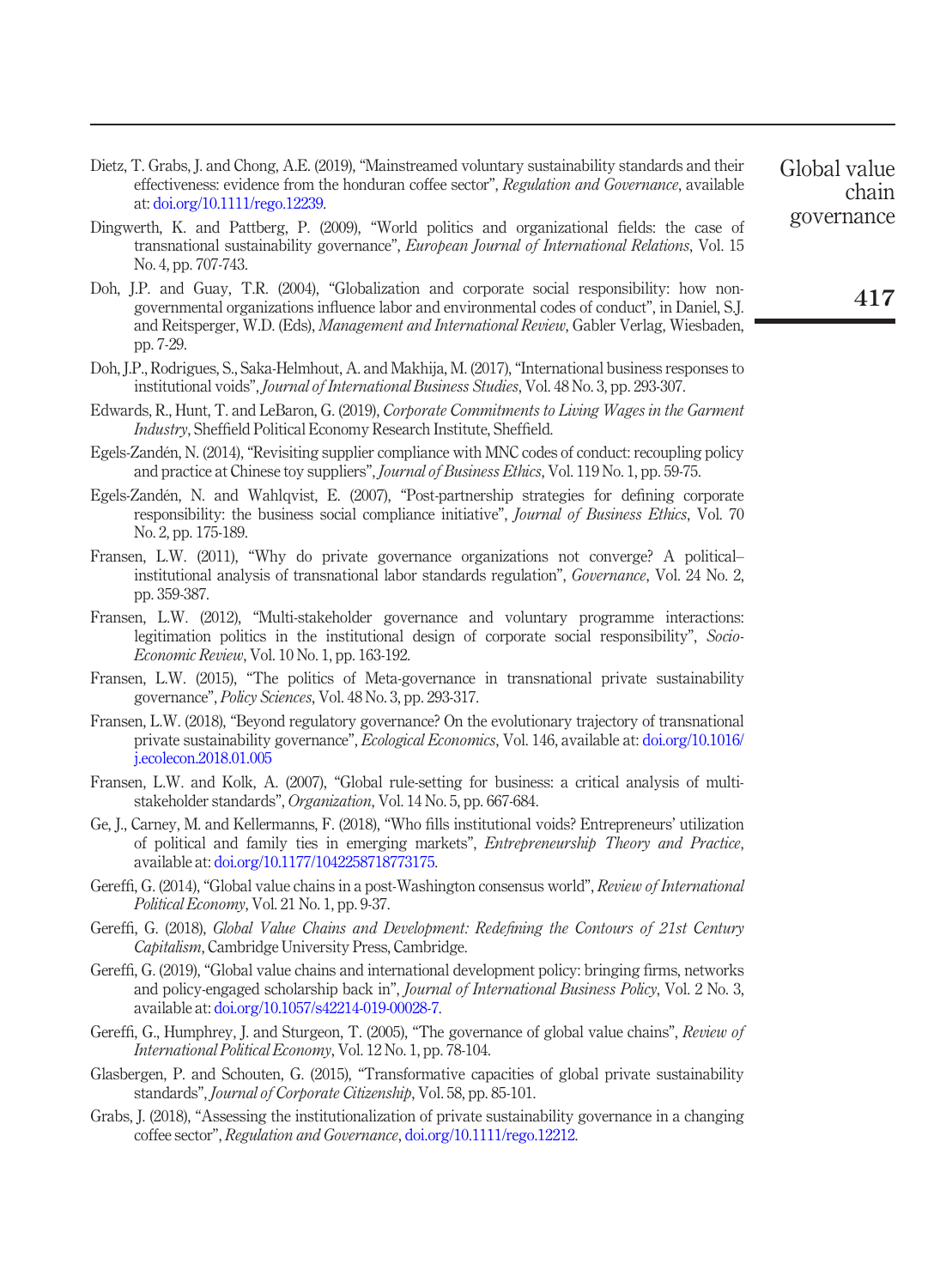<span id="page-22-20"></span><span id="page-22-19"></span><span id="page-22-18"></span><span id="page-22-17"></span><span id="page-22-16"></span><span id="page-22-15"></span><span id="page-22-14"></span><span id="page-22-13"></span><span id="page-22-12"></span><span id="page-22-11"></span><span id="page-22-10"></span><span id="page-22-9"></span><span id="page-22-8"></span><span id="page-22-7"></span><span id="page-22-6"></span><span id="page-22-5"></span><span id="page-22-4"></span><span id="page-22-3"></span><span id="page-22-2"></span><span id="page-22-1"></span><span id="page-22-0"></span>

| <b>MBR</b><br>27,4 | Green, J.F. (2013), Rethinking Private Authority: Agents and Entrepreneurs in Global Environmental<br><i>Governance</i> , Princeton University Press, Princeton, NJ.                                                                                                              |
|--------------------|-----------------------------------------------------------------------------------------------------------------------------------------------------------------------------------------------------------------------------------------------------------------------------------|
|                    | Greenwood, R., Raynard, M., Kodeih, F., Micelotta, E.R. and Lounsbury, M. (2011), "Institutional<br>complexity and organizational responses", The Academy of Management Annals, Vol. 5 No. 1,<br>pp. 317-371.                                                                     |
| 418                | Haufler, V. (2012), "Transnational business governance and the management of natural resources",<br>Osgoode CLPE Research Paper, Vol. 18.                                                                                                                                         |
|                    | Horner, R. and Nadvi, K. (2018), "Global value chains and the rise of the global South: unpacking<br>twenty-first century polycentric trade", <i>Global Networks</i> , Vol. 18 No. 2, pp. 207-237.                                                                                |
|                    | Hospes, O. (2014), "Marking the success or end of global multi-stakeholder governance? The rise of<br>national sustainability standards in Indonesia and Brazil for palm oil and soy", Agriculture and<br>Human Values, Vol. 31 No. 3, pp. 425-437.                               |
|                    | Husted, B.W., Montiel, I. and Christmann, P. (2016), "Effects of local legitimacy on certification<br>decisions to global and national CSR standards by multinational subsidiaries and domestic<br>firms", Journal of International Business Studies, Vol. 47 No. 3, pp. 382-397. |
|                    | ISEAL Alliance (2015), Sustainability Claims Good Practice Guide - Sustainability Standards Systems'<br>Guide to Developing and Managing Environmental, Social and/or Economic Claims, ISEAL,<br>London.                                                                          |
|                    | ISO (2015), <i>Introduction to ISO 14001: 2015</i> , International Organization for Standardization,<br>Geneva.                                                                                                                                                                   |
|                    | ITC/EUI (2017), "Social and environmental standards: from fragmentation to coordination", ITC/EUI<br>Report, available at: www.standardsimpacts.org/resources-reports/itceui-report-social-and-<br>environmental-standards-fragmentation-coordination (accessed 5 November 2017). |
|                    | Jenkins, R., Pearson, R. and Seyfang, G. (2002), Corporate Responsibility and Labour Rights: Codes of<br>Conduct in the Global Economy, Routledge, London.                                                                                                                        |
|                    | Kano, L. (2018), "Global value chain governance: a relational perspective", <i>Journal of International</i><br>Business Studies, Vol. 49 No. 6, pp. 684-705.                                                                                                                      |
|                    | Khanna, T. and Palepu, K. (2013), Winning in Emerging Markets: A Road Map for Strategy and<br>Execution, Harvard Business Press, Cambridge, MA.                                                                                                                                   |
|                    | Kline, J.J. (2000), "Research joint ventures and the cost paradox", <i>International Journal of Industrial</i><br>Organization, Vol. 18 No. 7, pp. 1049-1066.                                                                                                                     |
|                    | Knorringa, P. and Nadvi, K. (2016), "Rising power clusters and the challenges of local and global<br>standards", Journal of Business Ethics, Vol. 133 No. 1, pp. 55-72.                                                                                                           |
|                    | Kolk, A. (2010), "Social and sustainability dimensions of regionalization and (semi)globalization",<br><i>Multinational Business Review, Vol. 18 No. 1, pp. 51-72.</i>                                                                                                            |
|                    | Kolk, A. (2013), "Mainstreaming sustainable coffee", Sustainable Development, Vol. 21 No. 5,<br>pp. 324-337.                                                                                                                                                                      |
|                    | Kolk, A. (2016), "The social responsibility of international business: from ethics and the environment to<br>CSR and sustainable development", Journal of World Business, Vol. 51 No. 1, pp. 23-34.                                                                               |
|                    | Kolk, A. and Van Tulder, R. (2004), "Ethics in international business: multinational approaches to child<br>labor", Journal of World Business, Vol. 39 No. 1, pp. 49-60.                                                                                                          |
|                    | Kolk, A. and Van Tulder, R. (2005), "Setting new global rules? TNCs and codes of conduct",<br>Transnational Corporations, Vol. 14 No. 3, pp. 1-27.                                                                                                                                |
|                    | Kolk, A., Van Tulder, R. and Welters, C. (1999), "International codes of conduct and corporate social<br>responsibility: can transnational corporations regulate themselves?", Transnational<br>Corporations, Vol. 8 No. 1, pp. 143-180.                                          |
|                    | Komives, K. and Jackson, A. (2014), "Introduction to voluntary sustainability standard systems", in<br>Schmitz-Hoffmann, C., Schmidt, M., Hansmann, B. and Palekhov, D. (Eds), Voluntary Standard                                                                                 |
|                    |                                                                                                                                                                                                                                                                                   |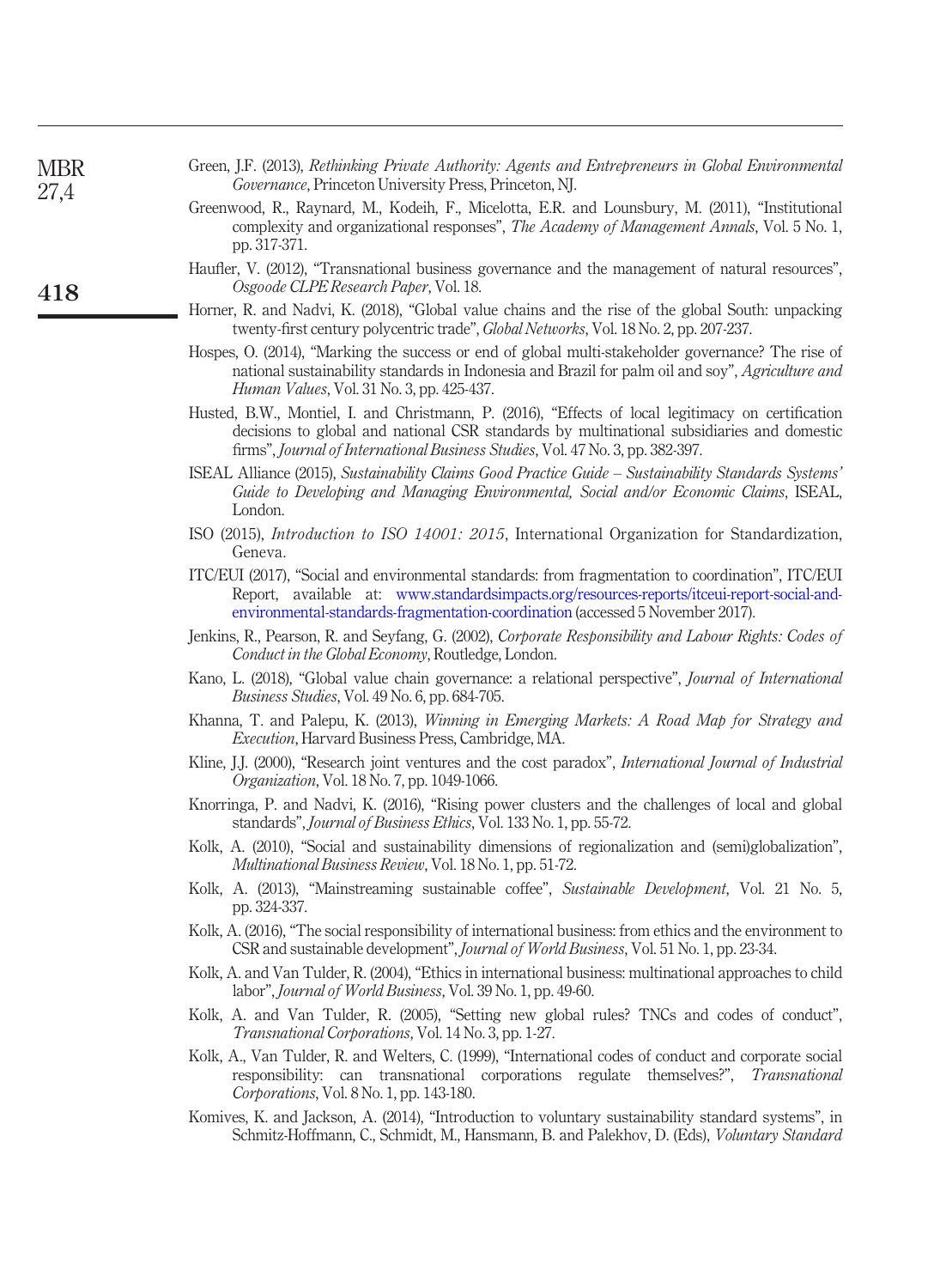<span id="page-23-14"></span><span id="page-23-12"></span><span id="page-23-9"></span><span id="page-23-8"></span><span id="page-23-6"></span><span id="page-23-2"></span><span id="page-23-1"></span>

| Langford, N. (2018), The Shaping of Southern Social Standards for Southern Markets: The Case of<br><i>Trustea</i> , The University of Manchester, Manchester.                                                                                                                     | governance |
|-----------------------------------------------------------------------------------------------------------------------------------------------------------------------------------------------------------------------------------------------------------------------------------|------------|
| Langlois, C.C. and Schlegelmilch, B.B. (1990), "Do corporate codes of ethics reflect national character?<br>Evidence from Europe and the United States", <i>Journal of International Business Studies</i> , Vol. 21<br>No. 4, pp. 519-539.                                        | 419        |
| LeBaron, G. and Rühmkorf, A. (2017), "Steering CSR through home state regulation: a comparison of<br>the impact of the UK bribery act and modern slavery act on global supply chain governance",<br><i>Global Policy</i> , Vol. 8 No. 53, pp. 15-28.                              |            |
| Levy, D. and Kaplan, R. (2008), "CSR and theories of global governance: strategic contestation in global<br>issue arenas", in Crane, A., Matten, D., Mcwilliams, A., Moon, J. and Siege, D.S. (Eds), The<br>Oxford Handbook of CSR, Oxford University Press, Oxford, pp. 432-451. |            |
| Luo, Y., Zhang, H. and Bu, J. (2019), "Developed country MNEs investing in developing economies:<br>Progress and prospect", <i>Journal of International Business Studies</i> , Vol. 50 No. 4, p. 4.                                                                               |            |
| Marx, A. (2013), "Varieties of legitimacy: a configurational institutional design analysis of eco-<br>labels", Innovation: The European Journal of Social Science Research, Vol. 26 No. 3,<br>pp. 268-287.                                                                        |            |
| Merk, J. (2011), "Production beyond the horizon of consumption: spatial fixes and anti-<br>sweatshop struggles in the global athletic footwear industry", <i>Global Society</i> , Vol. 25<br>No. 1, pp. 73-95.                                                                    |            |
| MSI Integrity (2017), The New Regulators? Assessing the Landscape of Multi-Stakeholder Initiatives,<br>MSI Integrity and the Duke Human Rights Center at the Kenan Institute for Ethics, San<br>Francisco, CA.                                                                    |            |
| O'Rourke, D. (2006), "Multi-stakeholder regulation: privatizing or socializing global labor standards?",<br>World Development, Vol. 34 No. 5, pp. 899-918.                                                                                                                        |            |
| Overdevest, C. (2010), "Comparing Forest certification schemes: the case of ratcheting standards in the<br>Forest sector", <i>Socio-Economic Review</i> , Vol. 8 No. 1, pp. 47-76.                                                                                                |            |
| Overdevest, C. and Zeitlin, J. (2014), "Assembling an experimentalist regime: transnational<br>governance interactions in the Forest sector", Regulation and Governance, Vol. 8 No. 1,<br>pp. 22-48.                                                                              |            |
| Parmigiani, A. and Rivera-Santos, M. (2015), "Sourcing for the base of the pyramid: constructing supply<br>chains to address voids in subsistence markets", <i>Journal of Operations Management</i> , Vol. 33-34<br>No. 1, pp. 60-70.                                             |            |
| Pisani, N., Kourula, A., Kolk, A. and Meijer, R. (2017), "How global is international CSR research?                                                                                                                                                                               |            |

Systems. Natural Resource Management in Transition, Springer, Berlin, Heidelberg, Vol 1,

Global value

chain

pp. 3-19.

- <span id="page-23-13"></span><span id="page-23-7"></span><span id="page-23-5"></span><span id="page-23-4"></span><span id="page-23-3"></span><span id="page-23-0"></span>Insights and recommendations from a systematic review", Journal of World Business, Vol. 52 No. 5, pp. 591-614.
- <span id="page-23-15"></span>Ponte, S. (2014), "Roundtabling' sustainability: lessons from the biofuel industry", Geoforum, Vol. 54, pp. 261-271.
- <span id="page-23-11"></span>Ponte, S. (2019), "Green Capital accumulation: business and sustainability management in a world of global value chains", New Political Economy, Vol. 1, pp. 1-13.
- <span id="page-23-10"></span>Pruett, D. Merk, J. Zeldenrust, I. and de Haan, E. (2005), "Looking for a quick fix: How weak social auditing is keeping workers in sweatshops", available at: [www.researchgate.net/publication/](http://www.researchgate.net/publication/331154676_Looking_for_a_quick_fix_How_weak_social_auditing_is_keeping_workers_in_sweatshops/stats) 331154676 Looking for a quick fix How weak social auditing is keeping workers in [sweatshops/stats](http://www.researchgate.net/publication/331154676_Looking_for_a_quick_fix_How_weak_social_auditing_is_keeping_workers_in_sweatshops/stats)
- <span id="page-23-16"></span>Raj-Reichert, G. (2011), "The electronic industry code of conduct: private governance in a competitive and contested global production network", Competition and Change, Vol. 15 No. 3, pp. 221-238.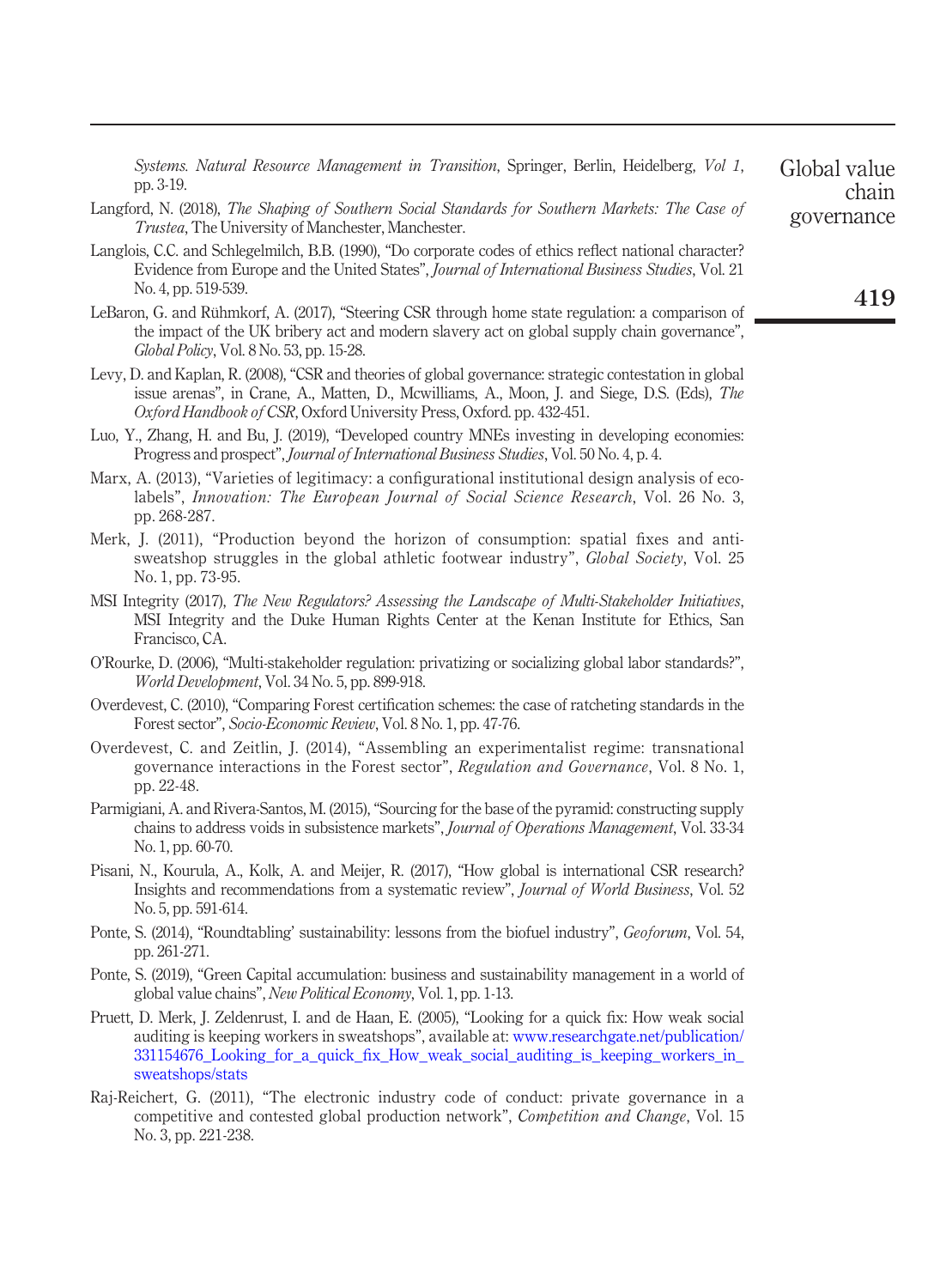<span id="page-24-16"></span><span id="page-24-15"></span><span id="page-24-14"></span><span id="page-24-13"></span><span id="page-24-12"></span><span id="page-24-11"></span><span id="page-24-10"></span><span id="page-24-9"></span><span id="page-24-8"></span><span id="page-24-7"></span><span id="page-24-6"></span><span id="page-24-5"></span><span id="page-24-4"></span><span id="page-24-3"></span><span id="page-24-2"></span><span id="page-24-1"></span><span id="page-24-0"></span>

| <b>MBR</b><br>27,4 | Ramasamy, B. and Garriga, E. (2009), "The China code: an analysis of china's national social standards<br>for the textile and apparel industry", Journal of Management and Public Policy, Vol. 1 No. 1,<br>pp. 1-21.                                                                                                                        |
|--------------------|---------------------------------------------------------------------------------------------------------------------------------------------------------------------------------------------------------------------------------------------------------------------------------------------------------------------------------------------|
|                    | Rasche, A. (2009), "Toward a model to compare and analyze accountability standards – the case of the<br>UN global compact", Corporate Social Responsibility and Environmental Management, Vol. 16<br>No. 4, pp. 192-205.                                                                                                                    |
| 420                | Rathert, N. (2016), "Strategies of legitimation: MNEs and the adoption of CSR in response to<br>host-country institutions", Journal of International Business Studies, Vol. 47 No. 7,<br>pp. 858-879.                                                                                                                                       |
|                    | Reinecke, J., Manning, S. and Von Hagen, O. (2012), "The emergence of a standards market: multiplicity<br>of sustainability standards in the global coffee industry", Organization Studies, Vol. 33 Nos 5/6,<br>pp. 791-814.                                                                                                                |
|                    | Sabel, C. Fung, A. and O'Rourke, D. (2000), "Ratcheting labor standards: regulation for continuous<br>improvement in the global workplace", KSG Working Paper No. 00-010; Columbia Law and<br>Economic Working Paper No. 185, Columbia Law School, Pub. Law Research Paper No. 01-21,<br>available at SSRN:https://ssrn.com/abstract=253833 |
|                    | SAI (2013), "SAI and ICCO working to operationalize ruggie guiding principles", available at: http://sa-intl.<br>org/index.cfm?fuseaction=document.showDocumentByID&DocumentID=389&varuniqueuserid=<br>63735529735. (accessed 4 June 2013).                                                                                                 |
|                    | Schleifer, P. (2013), "Orchestrating sustainability: the case of European Union biofuel governance",<br><i>Regulation and Governance, Vol. 7 No. 4, pp. 533-546.</i>                                                                                                                                                                        |
|                    | Schleifer, P. (2019), "Varieties of multi-stakeholder governance: selecting legitimation strategies in<br>transnational sustainability politics", Globalizations, Vol. 16 No. 1, pp. 50-66.                                                                                                                                                 |
|                    | Schleifer, P. Fiorini, M. and Auld, G. (2019a), "Transparency in transnational governance: the<br>determinants of information disclosure of voluntary sustainability programs", Regulation and<br><i>Governance</i> , available at: doi.org/10.1111/rego.12241                                                                              |
|                    | Schleifer, P., Fiorini, M. and Fransen, L. (2019b), "Missing the bigger picture: a population-level analysis<br>of transnational private governance organizations active in the global South", <i>Ecological</i><br><i>Economics</i> , Vol. 164, available at: doi.org/10.1016/j.ecolecon.2019.106362                                       |
|                    | Schouten, G. and Bitzer, V. (2015), "The emergence of Southern standards in agricultural value chains",<br><i>Ecological Economics</i> , Vol. 120, pp. 175-184.                                                                                                                                                                             |
|                    | SSI (2014), The State of Sustainability Initiatives Review 2014: Standards and the Green Economy,<br>International Institute for Sustainable Development, Winnipeg, MB.                                                                                                                                                                     |
|                    | Strange, R. and Humphrey, J. (2018), "What lies between market and hierarchy? Insights from<br>internalization theory and global value chain theory", <i>Journal of International Business Studies</i> ,<br>Vol. 1, pp. 1-13.                                                                                                               |
|                    | Utting, P. (2002), "Regulating business via multistakeholder initiatives: a preliminary assessment", in<br>Unrisd, UN.GLSNA. (Ed.), Voluntary Approaches to Corporate Responsibility: Readings and a<br><i>Resource Guide</i> , UNRISD, Geneva, pp. 61-130.                                                                                 |
|                    | Van Tulder, R. and Kolk, A. (2001), "Multinationality and corporate ethics: codes of conduct in<br>the sporting goods industry", Journal of International Business Studies, Vol. 32 No. 2,<br>pp. 267-283.                                                                                                                                  |
|                    | Verbeke, A. (2009), <i>International Business Strategy</i> , Cambridge University Press, Cambridge, MA.                                                                                                                                                                                                                                     |
|                    | Webb, J.W., Khoury, T.A. and Hitt, M.A. (2019), "The influence of formal and informal institutional<br>voids on entrepreneurship", <i>Entrepreneurship Theory and Practice</i> , Vol. 1, doi.org/10.1177/<br>1042258719830310.                                                                                                              |
|                    |                                                                                                                                                                                                                                                                                                                                             |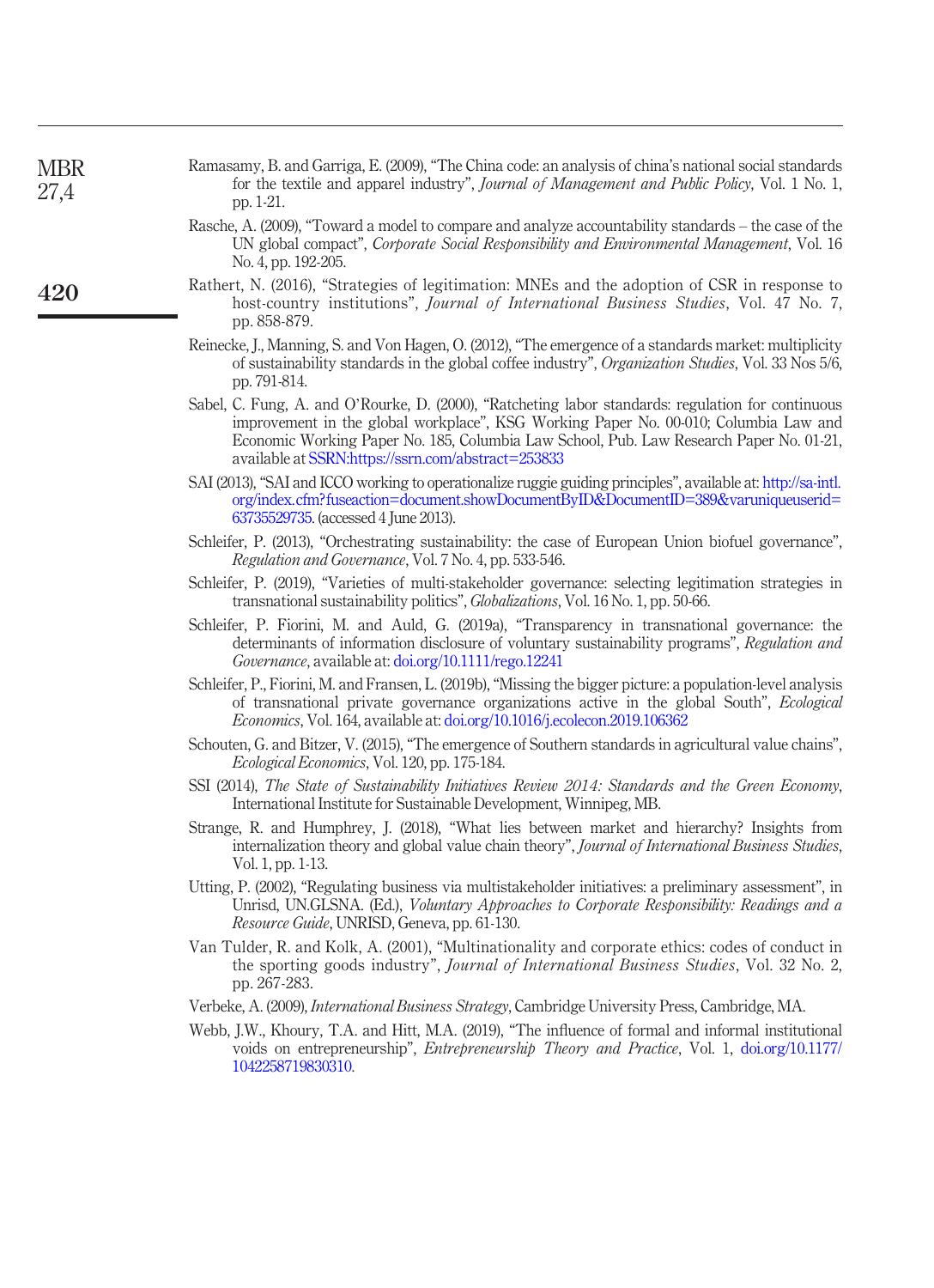## **Appendix**

To obtain a somewhat broader insight into the range of standards and their multiplicity, we relied not just on our own earlier work and existing studies, but also on an analysis of 115 current CSR standards collected for this purpose. Following the distinction made in [Table I](#page-4-0) in the main text, these were 8 IO standards, 8 NGO standards, 32 business-driven standards, 44 multi-stakeholder standards, 7 meta-standards, 11 producer-country standards and 5 IO-driven partnership standards (see List of standards analysed at the end of this Appendix for a full list). The aim was to explore how CSR standards relate to each other in setting rules for appropriate business behavior in comparable sectors/products, and discover the extent to which different types of multiplicity are at play. We will give a brief explanation below; more information about the selection, classification and analysis of the standards can be obtained from the authors upon request.

The standards were first categorized by sectors, using the most generic level Standard Industrial Classification categorization. Subsequently, markets for product categories were identified within these sectors and specifically considered those CSR standards that are relevant to these products. As is common practice in the study of CSR standards [\(ITC/EUI, 2017](#page-22-11)), this method was followed to distinguish between productive practices more specifically, giving the opportunity to assess more clearly in what relation different CSR standards may stand to each other. The final boundary of a product category can be a matter of perception among firms. For the product categories covered by CSR standards, secondary literature sources were used to establish what constitutes such a boundary ([Conzelmann, 2012](#page-20-20); [Egels-Zandén, 2014;](#page-21-17) [Fransen and](#page-21-0) [Kolk, 2007;](#page-21-0) Gereffi et al.[, 2005;](#page-21-18) Haufl[er, 2012;](#page-22-10) [Komives and Jackson, 2014](#page-22-20); [Merk, 2011](#page-23-14); O'[Rourke,](#page-23-5) [2006;](#page-23-5) [Ponte, 2014;](#page-23-15) [Raj-Reichert, 2011](#page-23-16)). This understanding is influenced by trading and competitive relationships, and is therefore separate from the existence of CSR standards for such markets. As shown in Table AI below, some product categories are not established on the basis of end consumer products but on intermediate products, such as palm oil and soy. Yet in line with firm and expert definitions, these products demarcate a product category as a significant market in a sector.

Once that CSR standards focus on similar product categories was established, based on online policy document material, the existence of a relation between these standards was explored, including possible kinds of overlap that imply possible competition between standards, and/or complications in implementation. Such an analysis involved five different dimensions of standards:

- (1) which firms and markets are targeted by standard-setters as endorsers or participants of CSR standards;
- (2) which products or production processes the standards focus on;
- (3) what issue areas the CSR standards address, in terms of environmental, labor or human rights criteria;
- (4) what geographic focus is highlighted by standard-setters; and
- (5) whether the standards in effect concentrate on particular producer types.

With regard to the latter, the distinction between smaller and larger producers, but also possibly the variation in focus on particular nodes in the global value chain, are particularly important. On this basis, one can identify different types of multiplicity, with different possible consequences for standards as modes of CSR governance in the context of GVCs. In some sectors, only one or a few types of such multiplicity occur. In others, many of these types of multiplicity may be identified. Accordingly, the consequences for CSR standard governance and global value chains may vary in nature and could be more or less significant depending on the sector and product category.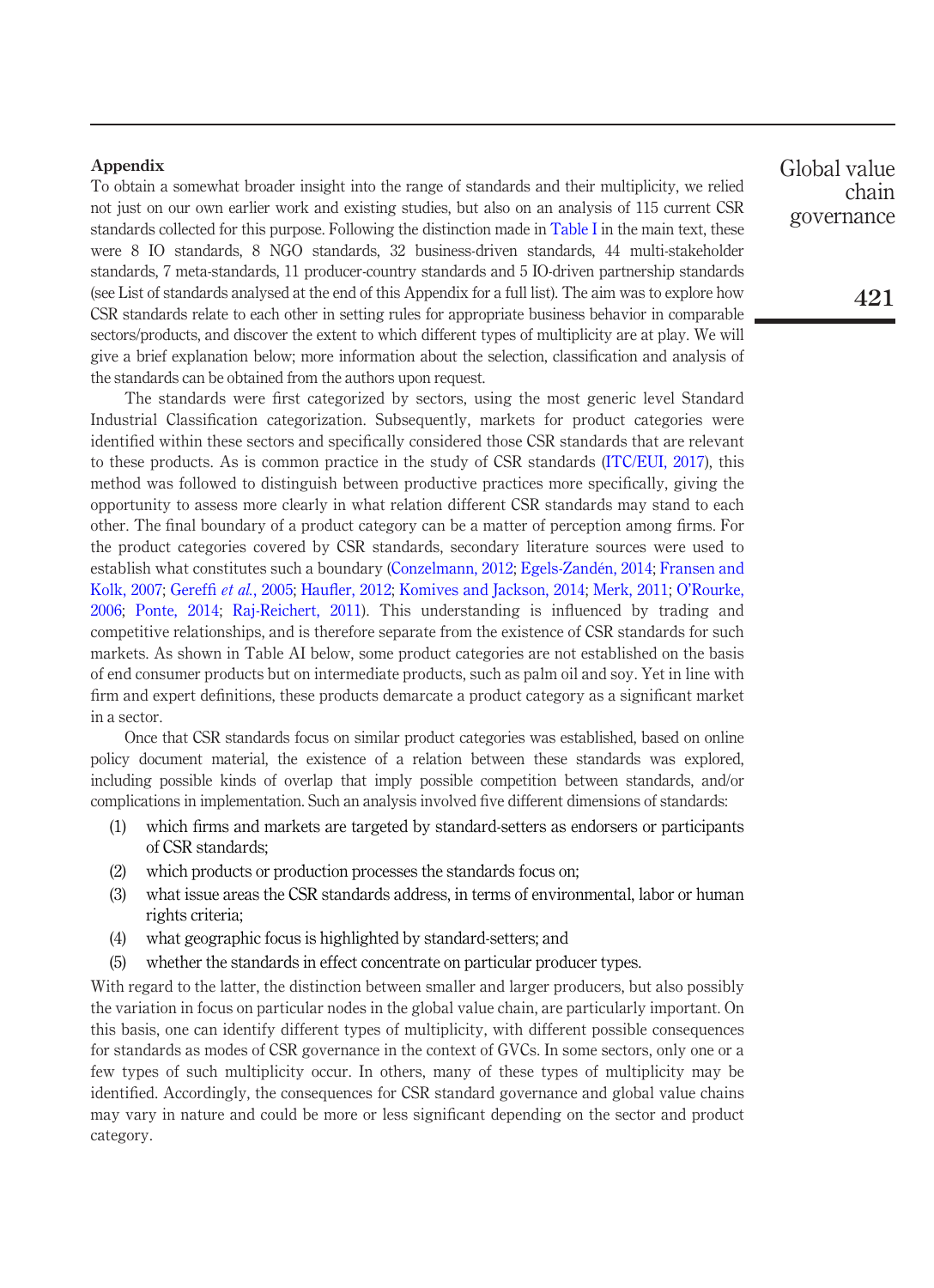<span id="page-26-0"></span>

| <b>MBR</b><br>27,4                                    | Sector                          | Product category<br>covered                                 | Examples of standards (types included between brackets) <sup>a</sup>                                                                                                                                                  |
|-------------------------------------------------------|---------------------------------|-------------------------------------------------------------|-----------------------------------------------------------------------------------------------------------------------------------------------------------------------------------------------------------------------|
|                                                       | Agriculture                     | <b>Biomaterials</b><br>Cocoa                                | Roundtable Sustainable Biomaterials (Mu); ISSC (B); ISEAL (Me)<br>Rainforest Alliance (Mu); CEN Traceable and Sustainable Cocoa                                                                                       |
| 422                                                   |                                 | Coffee<br>Cotton<br>Cut flowers                             | Standard (Me)<br>Fairtrade (Mu); Rainforest Alliance (Mu); 4 C (Me)<br>Better Cotton Initiative (Mu); Cotton Made in Africa (Mu)<br>Flower Label Program (B); Fair Flowers Fair Plants (Mu); Kenya                    |
|                                                       |                                 | Fresh produce<br>Palm oil                                   | Flower Council (P); GSCP/SSCI (Me)<br>Rainforest Alliance (Mu); Fairtrade (Mu); GSCP/SSCI (Me)<br>Roundtable Responsible Palm Oil (Mu); Indonesia Sustainable<br>Palm Oil (P); GSCP/SSCI (Me)                         |
|                                                       |                                 | Soy<br>Sugar<br>Tea                                         | Roundtable Responsible Soy (Mu), ProTerra (Mu), Soja Plus (P)<br>Bonsucro (Mu); Fairtrade (Mu); GSCP/SSCI (Me)<br>Rainforest Alliance (Mu); Lestari (P); Trustea (P); ISEAL (Me)                                      |
|                                                       | Construction<br>Chemicals       | Building industry LEED (Mu)<br>Chemicals<br>Pharmaceuticals | Responsible Care (B); UN Global Compact (I)<br>Pharmaceutical Supply Chain Initiative (B)                                                                                                                             |
|                                                       | Clothing, garments,<br>footwear | Apparel                                                     | Fairwear Foundation (Mu); India Apparel Code (P); JO-IN (Me);<br>Better Work (Id)                                                                                                                                     |
|                                                       |                                 | Carpets/Interior<br>garments<br>Footwear                    | Rugmark/Goodweave (Mu); ILO Multinationals Code (I)<br>Fair Labor Association (Mu); BSCI (B); ILO Multinationals Code                                                                                                 |
|                                                       | Electronics                     | IT electronics                                              | (I); Thai Labor Standard (P); JO-IN (Me); Better Work (Id)<br>Electronics Industry Citizenship Coalition (B); ILO Multinationals                                                                                      |
|                                                       | Energy                          | Electricity<br>Oil and gas                                  | $Code$ (I)<br>RECS(B)<br>Equitable Origin (Mu); Voluntary Principles (Id)                                                                                                                                             |
|                                                       | Fisheries                       | Wind energy<br>Seafood                                      | Windmade (Mu)<br>Marine Stewardship Council (Mu); Sustainable Seafood Coalition                                                                                                                                       |
|                                                       | Forestry                        | Wood-based<br>products                                      | (Me); Friend of the Sea (N)<br>Forest Stewardship Council (Mu); LEI (P); PEFC (B); FLEGT (Id);<br><b>ISEAL</b> (Me)                                                                                                   |
|                                                       | Mining                          | Metals                                                      | Alliance for Responsible Mining (Mu); Extractive Industries<br>Transparency Initiative (Id); Fairtrade (Mu)                                                                                                           |
|                                                       | Tourism                         | Minerals<br>Tourism                                         | Responsible Jewellery Council (B); Kimberley Process (Id); DDII<br>(Mu); ISEAL (Me); iTSCI (Mu); RMAP (B); ICGLR (I)<br>Green Key (N); Global Code of Ethics for Tourism (I)                                          |
| Table AI.<br>Overview of CSR                          | Toys                            | <b>Toys</b>                                                 | ICTI-CARE (B); ILO Multinationals Code (I); Thai Labor<br>Standard (P)                                                                                                                                                |
| standards across<br>sectors and product<br>categories | standard                        |                                                             | <b>Notes:</b> ${}^{a}I = IO$ standard; $N = NGO$ standard; $B = Business$ driven standard; $Mu = Multistakeholder$<br>standard; Me = Meta standard; P = Producer-country focused standard; Id = IO-driven partnership |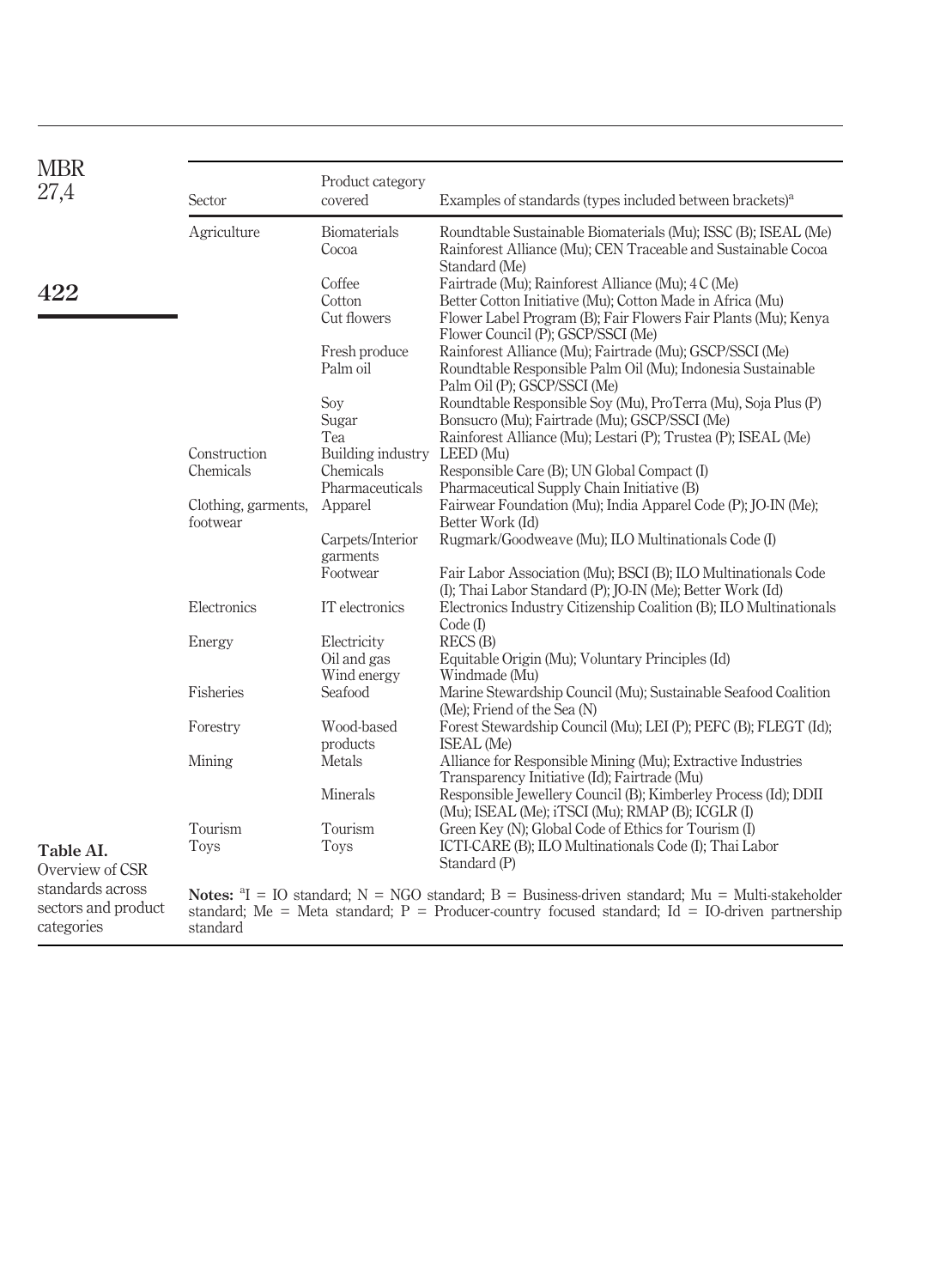As indicated in the main text, where different types of standard multiplicity are distinguished (see Section 4 and [Table II](#page-8-0)), the vast majority of product categories deals with some form of multiplicity in their GVC; only a few product categories seem to be covered under one standard. However, the number of CSR standards identified for a product category should not be taken to mean that there is necessarily standard competition. Still, competition is a feature of CSR standard-setting in most of the product categories we analyzed, often accompanied by implementation multiplicity. Global value

# List of standards analyzed

- (1) IO standards  $(n = 8)$ :
	- OECD Guidelines for Multinational Enterprises
	- UN Global Compact
	- Global Code of Ethics for Tourism
	- Food and Agriculture Organization Code of Conduct on the Distribution and Use of Pesticides
	- ILO Voluntary Multinationals Code
	- UN Guiding Principles for Business and Human Rights
	- Codex Alimentarius
	- International Conference of the Great Lake Region Mineral Tracking and Certification Scheme (ICGLR)
- (2) NGO standards  $(n = 8)$ :
	- Worker Rights Consortium
	- NGO CSR Frame of Reference
	- Principles for Corporate Social Responsibility: Benchmarks for Measuring Business Performance
	- Friend of the Sea
	- Green Key
	- Bird Friendly
	- Better Environmental Sustainability Targets 1001
	- Global Sullivan Principles
- (3) Business-driven standards  $(n = 32)$ :
	- Worldwide Responsible Accredited Production Program
	- Green Globe 21
	- World Federation of the Sporting Goods Industry Code
	- International Zinc Association Sustainability Charter
	- Cement Sustainability Initiative
	- Keidanren Charter of Corporate Behavior
	- $\bullet$  GlobalGAP
	- Equator Principles
	- International Council Toys Industry CARE Process
	- Business Social Compliance Initiative
	- Calvert's Women's Principles
	- Electronics Industry Citizenship Coalition
	- European Telecom Network Operators Environmental and Sustainability Charters

423

chain

governance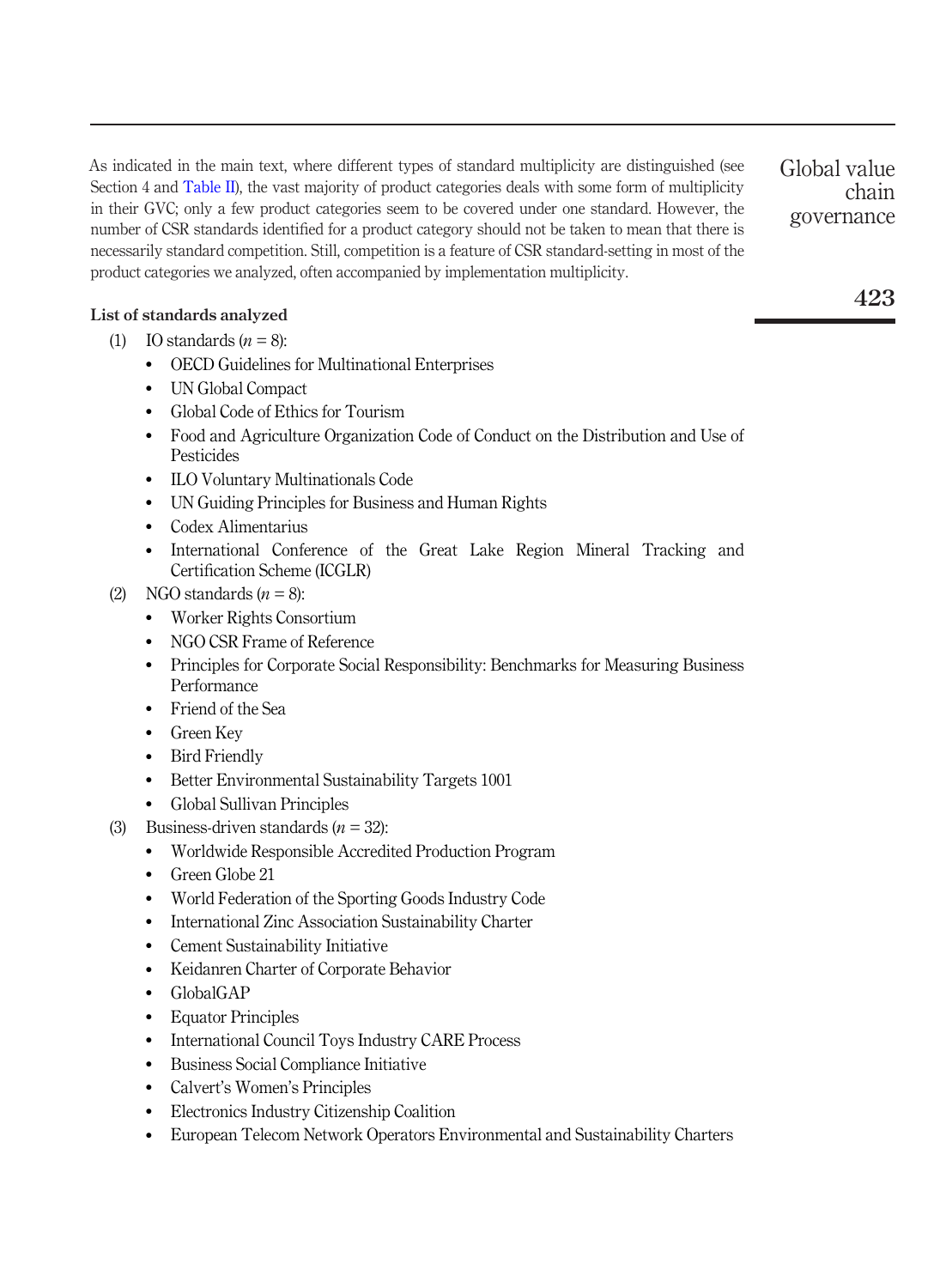| <b>MBR</b><br>27,4 | Initiative Clause Sociale<br>٠<br>Program for Endorsement of Forest Certification<br>$\bullet$<br>MPS Florimark<br>$\bullet$<br><b>Best Aquaculture Practices</b><br>٠<br>٠                                                                                                                                                                                                                                                                                                                                                                                                                                                                                                                                                                                                                                                                                                                                                                                                                                                                                                                                                                                                                                                                                                                                                                                                                                                                                          |
|--------------------|----------------------------------------------------------------------------------------------------------------------------------------------------------------------------------------------------------------------------------------------------------------------------------------------------------------------------------------------------------------------------------------------------------------------------------------------------------------------------------------------------------------------------------------------------------------------------------------------------------------------------------------------------------------------------------------------------------------------------------------------------------------------------------------------------------------------------------------------------------------------------------------------------------------------------------------------------------------------------------------------------------------------------------------------------------------------------------------------------------------------------------------------------------------------------------------------------------------------------------------------------------------------------------------------------------------------------------------------------------------------------------------------------------------------------------------------------------------------|
| 424                | RECS International Quality Standard<br>Greentick<br>٠<br>ICMA Ecolabel Standard Program<br>٠<br><b>IVN NaturTextilBest</b><br>$\bullet$<br>Flower Label Program<br>٠<br>Responsible Jewellery Council<br>٠<br>Veriflora<br>$\bullet$<br>Cradle to Cradle Certified<br>$\bullet$<br>Responsible Care Initiative<br>$\bullet$<br>Fair for Life<br>$\bullet$<br>Fair Labor Practices and Community benefits<br>$\bullet$<br>Extortion and Bribery in International Business Transactions<br>$\bullet$<br>• Pharmaceutical Supply Chain Initiative<br>• Ethical Tea Partnership<br>• Responsible Minerals Assurance Process (RMAP)<br>Multi-stakeholder standards $(n = 44)$ :<br>(4)<br>• Ethical Trading Initiative<br>Marine Aquarium Council<br>Fair Wear Foundation<br>$\bullet$<br>European Leather and Tanning Code of Conduct<br>$\bullet$<br>SA8000<br>$\bullet$<br>Business Principles for Countering Bribery<br>$\bullet$<br>Fair Labor Association<br>$\bullet$<br>CSR in the European Sugar Industry<br>$\bullet$<br>Rainforest Alliance<br>$\bullet$<br>Roundtable on Responsible Palm Oil<br>$\bullet$<br>International Council on Mining and Metals Sustainable Development Charter<br>$\bullet$<br>Roundtable for Responsible Soy<br>$\bullet$<br>International Cyanide Management Code for the Gold Mining Industry<br>Forest Stewardship Council<br>٠<br><b>Fair Flowers Fair Plants</b><br>Roundtable on Sustainable Biomaterials<br><b>Bonsucro</b> |
|                    | International Sustainability and Carbon Certification<br>$\bullet$<br><b>Better Cotton Initiative</b><br>$\bullet$<br>Cotton Made in Africa<br>٠<br>Aquaculture Stewardship Council<br>٠                                                                                                                                                                                                                                                                                                                                                                                                                                                                                                                                                                                                                                                                                                                                                                                                                                                                                                                                                                                                                                                                                                                                                                                                                                                                             |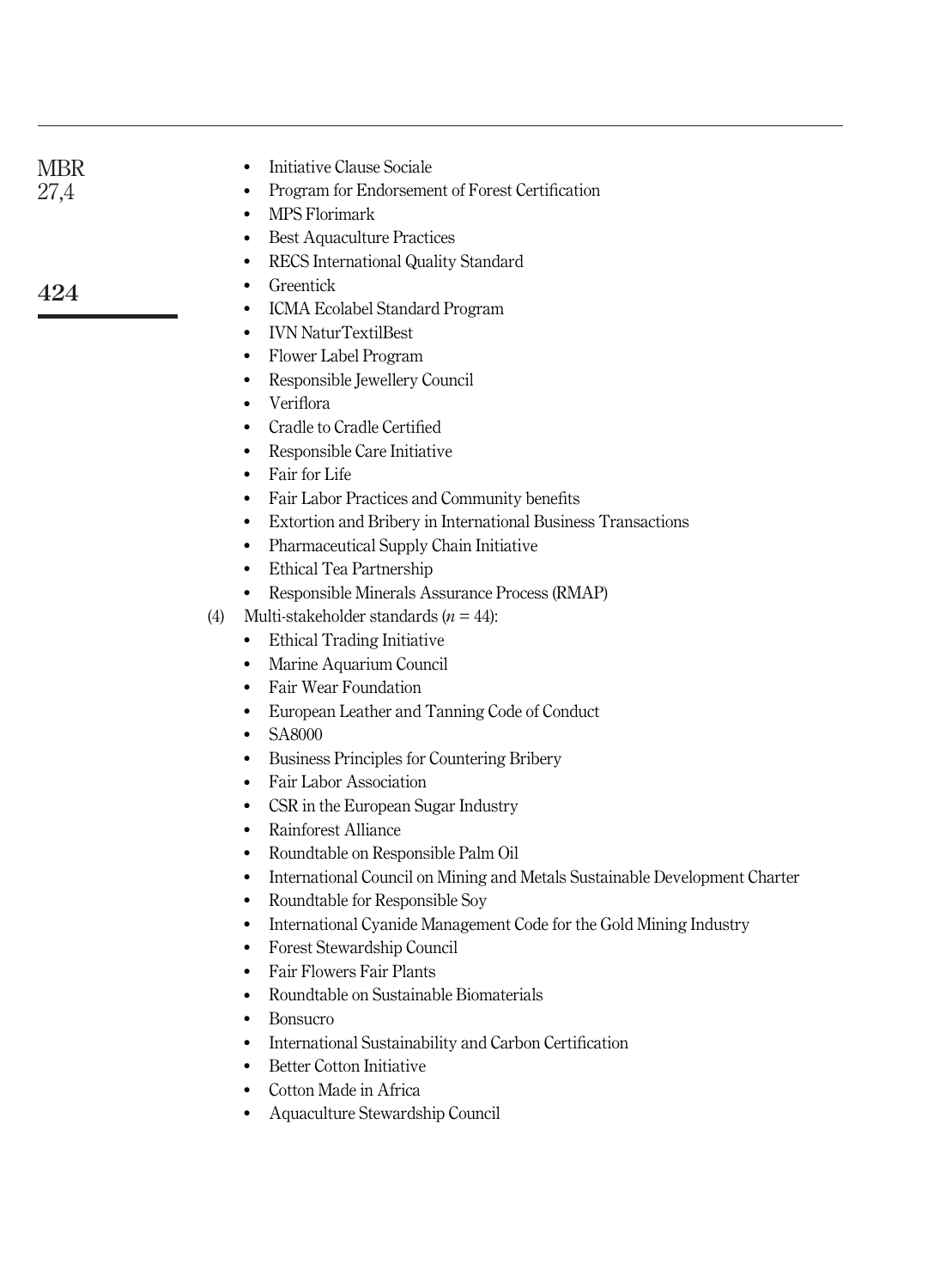- Union for Ethical Biotrade
- Alliance for Water Stewardship
- Certified Wildlife Friendly
- ISO SR26000
- Made-By
- WindMade
- e-Stewards Certification
- Natureplus
- LEED Green Building Rating System
- IFOAM
- FLO
- Equitable Origin
- Alliance for Responsible Mining
- Diamond Development Initiative International
- **Jeweltree Foundation**
- Marine Stewardship Council
- Rugmark/Goodweave
- ProTerra
- Aluminium Stewardship Initiative
- The Global Standard for Responsible Supply (IFFO RS)
- International tin association Tin Supply Chain Initiative (iTSCI)
- Alliance for Water Stewardship
- Linking Environment And Farming (LEAF)
- (5) Meta-standards  $(n = 7)$ :
	- $\bullet$  IO-IN
	- Common Code for the Coffee Community
	- Global Food Safety Initiative
	- ISEAL Alliance
	- Global Social Compliance Program (GSCP) / Sustainable Supply Chain Initiative (SSCI)
	- CEN Traceable and Sustainable Cocoa Standard
	- Sustainable Seafood Coalition
- (6) Producer-country focused standards  $(n = 11)$ :
	- Thai Labor Standard
	- CSC9000T (China Apparel)
	- LEI (Indonesian Forest Standard)
	- India Apparel Code
	- China Water Conservation Certification
	- Florverde Colombia
	- Kenya Flower Council
	- Indonesia Sustainable Palm Oil
	- Lestari Indonesia Tea Program